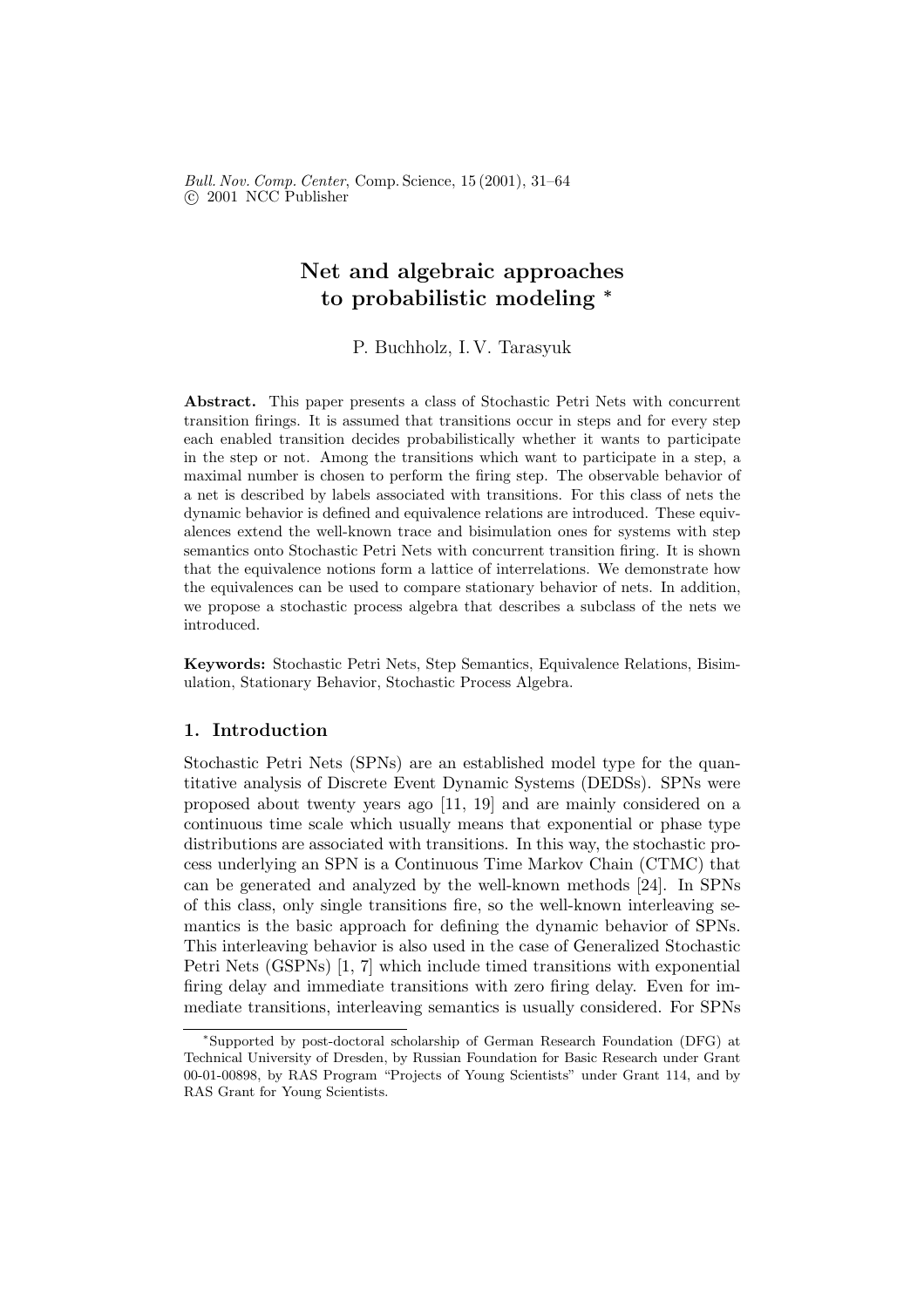and GSPNs, labeling of transitions has been recently introduced [4, 5]. After the definition of transition labeling, it is possible to define bisimulation equivalence for SPNs and GSPNs so that equivalent nets behave identically from the stochastic point of view. Details about the approach which introduces bisimulation for CTMCs with labeled transitions can be found in [3, 4, 13, 14].

Apart from continuous time distributions, discrete time distributions can also be assigned to transitions of Petri nets. Usually geometric distributions or mixtures of geometric distributions are used. The first approaches were published about 15 years ago [20], but more recent extensions of the basic class of nets with discrete time steps have also been proposed [27, 28]. To distinguish continuous and discrete time SPNs, we denote the former by CT-SPNs and the latter by DTSPNs. DTSPNs describe an underlying Discrete Time Markov Chain (DTMC). The major problem with this model class is that transitions fire concurrently, so that steps instead of interleavings are to be considered. This makes the interpretation and analysis of the model class more complex. For DTSPNs, labeling of transitions and an adequate definition of equivalence has not been introduced yet.

In this paper, we present an introduction of a new class of DTSPNs with labeled transitions. The dynamic behavior of this class of nets is characterized by steps instead of single transitions. The underlying stochastic process is still a DTMC, however, transitions of the DTMC describe sets of transitions that fire concurrently. Thus, commonly used notions defining bisimulation or trace equivalence of probabilistic processes [9, 18] are not adequate for this type of models.

Apart from SPNs, stochastic process algebras (SPAs) became very popular as a modeling framework in the recent years. Of particular interest is the relationship between SPNs and SPAs. In [8, 16], an Algebra of Finite nondeterministic Processes  $AFP_0$  was proposed. Its formulas specify a special subclass of Petri nets: Acyclic or A-nets (ANs). We propose a stochastic extension of this calculus: an algebra  $StAFP_0$  describing Stochastic A-nets (SANs). SANs are a subclass of DTSPNs. For a net equivalence (an isomorphism of net representations of algebraic formulas) we present a sound axiom system.

The outline of the rest of the paper is as follows. In Section 2, a new class of DTSPNs and the underlying stochastic process is introduced. Afterwards some examples are presented. Then, in Section 3, equivalence relations are defined for the presented class of nets, and interrelations between different equivalence relations are outlined. Section 4 briefly introduces the long run behavior of DTSPNs and describes which behavior is preserved by which equivalence relation. In Section 5, a Stochastic Algebra of Finite Processes  $StAFP_0$  is proposed. In the concluding Section 6, we remind the main results of the paper and propose some directions of future research.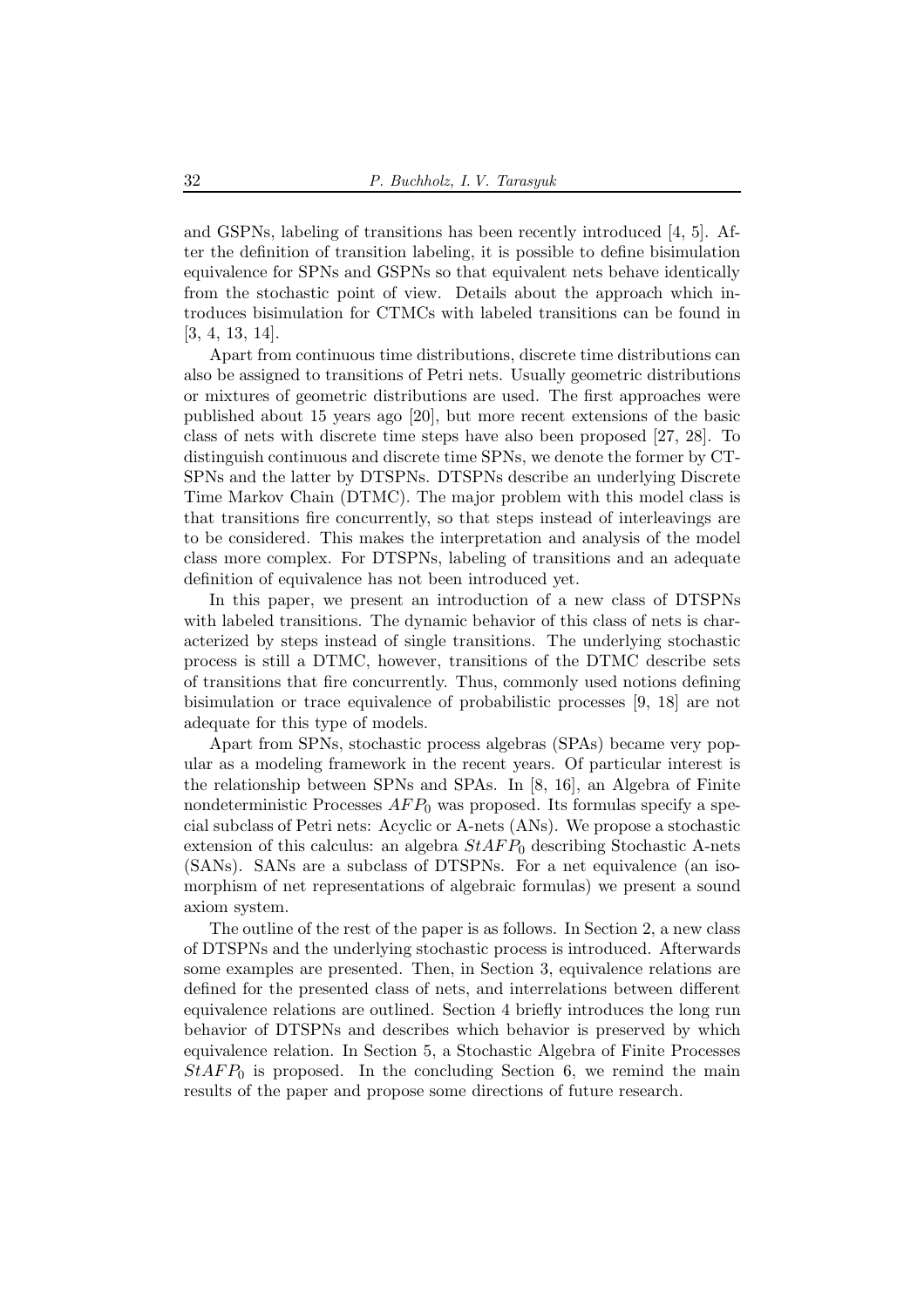## 2. A class of discrete time stochastic Petri nets

In this section, we introduce the basic notions used throughout the paper and present several examples.

### 2.1. Formal definitions of the model and its behavior

DTSPNs which are the basic net class considered in this paper, are defined as follows.

### Definition 1.

A DTSPN is a tuple  $N = (P, T, W, \Lambda, \Omega, L, M_{in})$ , where

- $P$  and  $T$  are finite sets of places and transitions, respectively, such that  $P \cup T \neq \emptyset$  and  $P \cap T = \emptyset$ ;
- $W : (P \times T) \cup (T \times P) \rightarrow \mathbb{N}$  is a function describing the *weights* of arcs between places and transitions and vice versa;
- $\Lambda: T \to I\!\!R^+$  is the *transition weight* function;
- $\Omega: T \to (0, 1]$  is the transition probability function;
- $L: T \to Act_\tau$  is the transition labeling function assigning labels from a finite set of visible actions Act or an invisible action  $\tau$  to transitions (i. e.,  $Act_{\tau} = Act \cup {\tau}$ );
- $M_{in}: P \to \mathbb{N}$  is the *initial marking*.

The initial marking  $M_{in}$  is a specific case of a marking which assigns natural numbers to places. The marking of the net is modified by firing transitions. A transition  $t \in T$  is enabled in a marking M if  $M(p) \geq W(p, t)$ for all  $p \in P$ . Let  $Ena(M)$  be the set (not a multiset) of all transitions that are enabled in a marking  $M$ . Firings of transitions are atomic operations, and transitions may fire concurrently. We assume that firings of transitions take place in steps. Since all transitions participating in a step should differ, we do not allow self-concurrency, i. e., firing of transitions concurrently to themselves.

A transition  $t \in Ena(M)$  tries to fire in the next step with probability  $\Omega(t)$ . Let  $U \subseteq Ena(M)$  be a set of transitions that try to fire in the next step. The probability that (all and only) the transitions from the set  $U$ decide to fire is given by

$$
PF[U] = \prod_{t \in U} \Omega(t) \cdot \prod_{t \in Ena(M) \setminus U} (1 - \Omega(t)).
$$

Probability  $PF[\cdot]$  results from independent Bernoulli (binomial) trials of enabled transitions.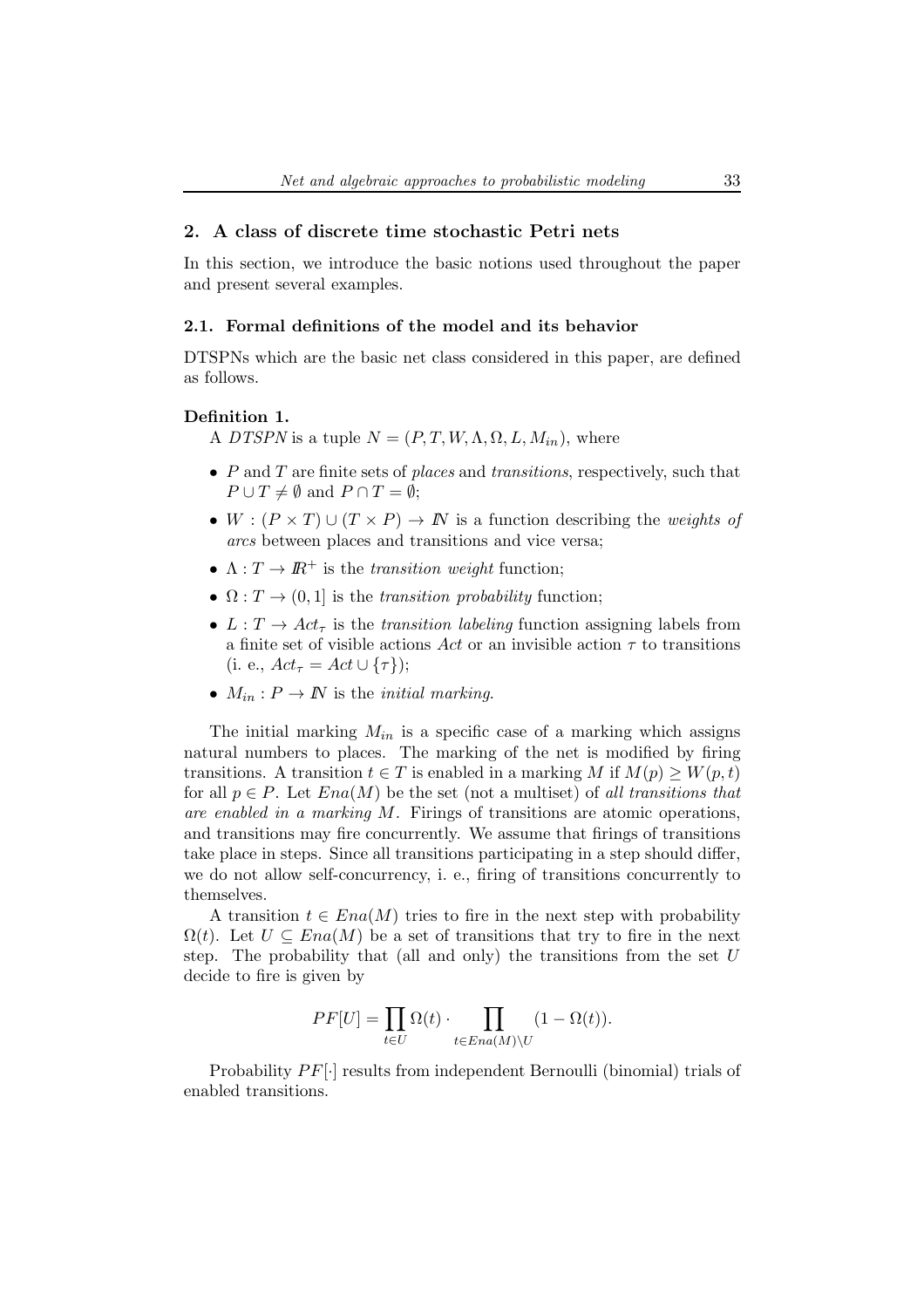However, not necessarily the whole batch  $U$  can fire concurrently because transitions may be in conflict such that only a subset of  $U$  is able to fire. All transitions from a set U can fire if the following condition  $(*)$  holds:

$$
\forall p\in P: M(p)\geq \sum_{t\in U} W(p,t).
$$

If not all transitions from  $U$  can fire, then some maximal subset is chosen as shown below.

A set  $V \subseteq Ena(M)$  is a maximal fireable subset in a marking M if  $(*)$ holds for V and no more transitions from  $Ena(M) \setminus V$  can be added when the condition has to hold. By  $MaxFire(M)$  we denote the set of all maximal fireable subsets in a marking M.

Similarly, a set  $V \subseteq U$  is a maximal fireable subset of U in a marking M if (\*) holds for V and no more transitions from  $U \setminus V$  can be added when the condition has to hold. By  $MaxFire(U, M)$  we denote the set of all maximal fireable subsets of U in a marking M.

We extend the weight function to the sets of transitions. If  $V \subseteq T$  then  $\Lambda(V) = \sum_{t \in V} \Lambda(t).$ 

If transitions from the set  $U$  try to fire, but cannot fire concurrently since (\*) does not hold, then one maximal fireable subset of transitions, i. e., one element from  $MaxFire(U, M)$ , is chosen. Subsets are chosen according to the normalized weights, i. e., weights  $\Lambda$  are essentially probabilistic means of solving the transition conflicts. Thus, a subset  $V \in MaxFire(U, M)$  is chosen with probability

$$
PC[V, U] = \Lambda(V) / \left( \sum_{W \in MaxFire(U, M)} \Lambda(W) \right).
$$

For  $V \subseteq U$  such that  $V \notin MaxFire(U, M)$  we define  $PC[V, U] = 0$ , since we intend to avoid consideration of conflicting enabled transitions or not maximal sets of them.

For each  $V \in MaxFire(M)$ , let  $SubEna(V, M)$  be the set of all subsets of  $Ena(M)$  that include V. The probability of firing of  $V \in MaxFire(M)$ is given by

$$
PT[V, M] = \sum_{U \in SubEna(V, M)} PF[U] \cdot PC[V, U].
$$

If no transition wants to fire at the next step, then  $U = \emptyset = V$ ,  $PC[\emptyset, \emptyset] = 1$  and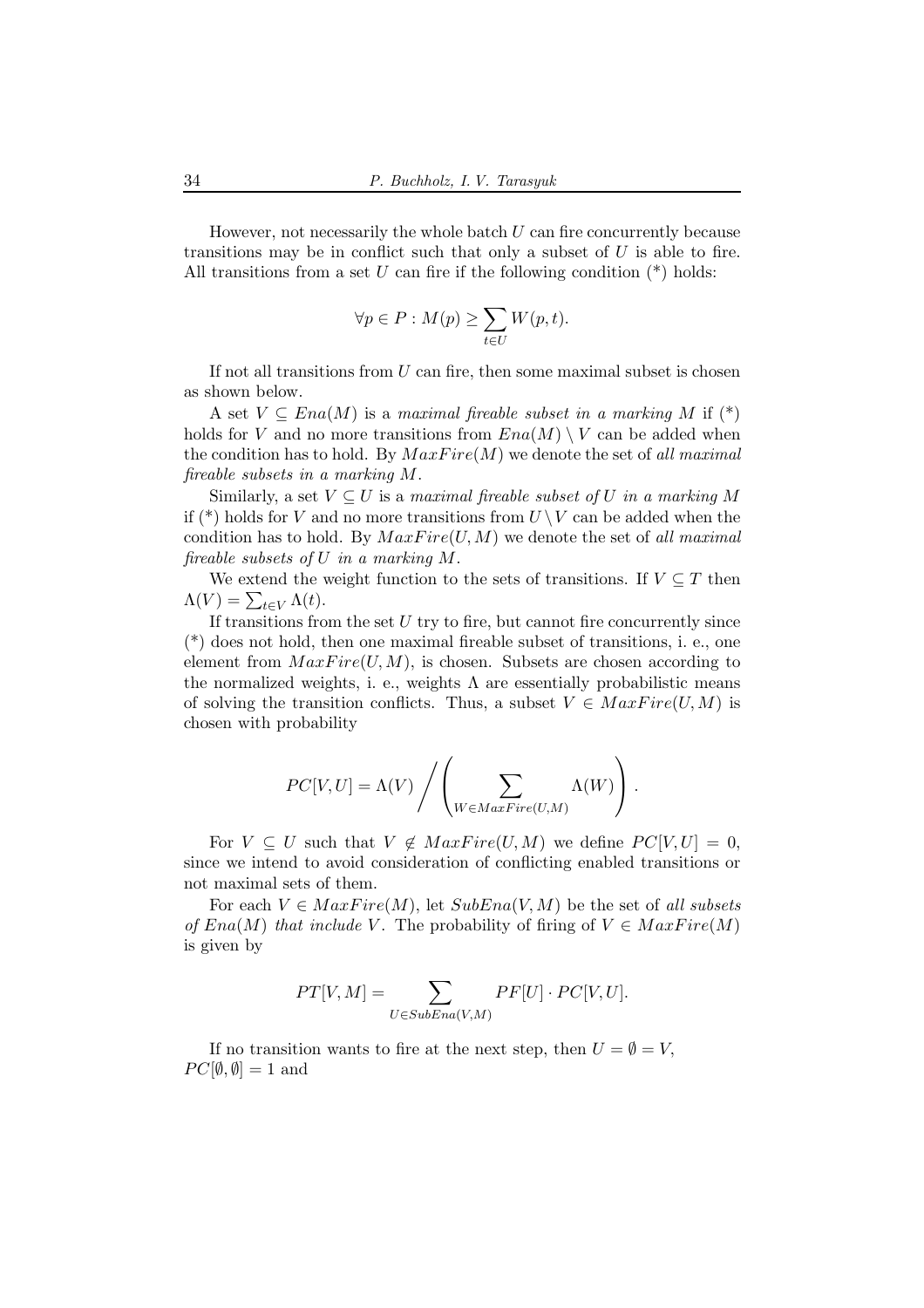$$
PT[\emptyset, M] = PF[\emptyset] = \prod_{t \in Ena(M)} (1 - \Omega(t)).
$$

The sets of enabled transitions that do not belong to  $MaxFire(M)$  cannot fire concurrently in a marking  $M$  or they are not maximal and thus are of zero probability.

Note that  $PF[\cdot]$  defines a probability distribution over subsets of Ena(M).  $PC[\cdot,\cdot]$  defines a conditional probability distribution over sets from  $MaxFire(U, M)$ .

We have not considered the labeling of transitions yet. The idea of labeling is that transitions receive the same label if they are indistinguishable for an external observer. We assume that the set of labels  $Act_{\tau}$  contains a specific label  $\tau$  that is not visible. Thus, transitions labeled with  $\tau$  cannot be observed and called invisible.

Denote a set of all finite multisets over a set X by  $\mathcal{M}(X)$ .

We define the *visible labeling* function  $VisL$  on the sets of transitions which associates the multisets of visible actions with them (note that we use summation instead of union, since we consider multisets). If  $V \subseteq T$ then

$$
VisL(V) = \sum_{(t \in V) \wedge (L(t) \neq \tau)} L(t).
$$

Let  $A \in \mathcal{M}(Act)$ , i. e., A is a multiset of visible transition labels. Then

$$
Trans(A) = \{ V \subseteq T \mid VisL(V) = A \}
$$

is the set of all subsets of transitions which are labeled with A. The probability of observing  $A$  in a marking  $M$  is then given by

$$
PL[A, M] = \sum_{V \in Trans(A) \cap MaxFire(M)} PT[V, M].
$$

Firing of sets of transitions yields a successor marking. If  $V$  fires in  $M$ , then the successor marking  $M$  is defined as

$$
\widetilde{M}(p) = M(p) - \sum_{t \in V} W(p, t) + \sum_{t \in V} W(t, p).
$$

Let  $V$  be a set of transitions which can fire concurrently in a marking M, the resulting marking be  $\widetilde{M}$ , and  $\mathcal{P} = PT[V, M]$ . We use the shortened notation  $M \xrightarrow{V} \widetilde{M}$  for such a firing step. We will write  $M \xrightarrow{V} \widetilde{M}$  if  $M \longrightarrow_{\mathcal{P}} \widetilde{M}$  for some  $\mathcal{P} > 0$ . For a one-element set of transitions  $V = \{t\},$ we write  $M \stackrel{t}{\longrightarrow} p \widetilde{M}$  and  $M \stackrel{t}{\longrightarrow} \widetilde{M}$ .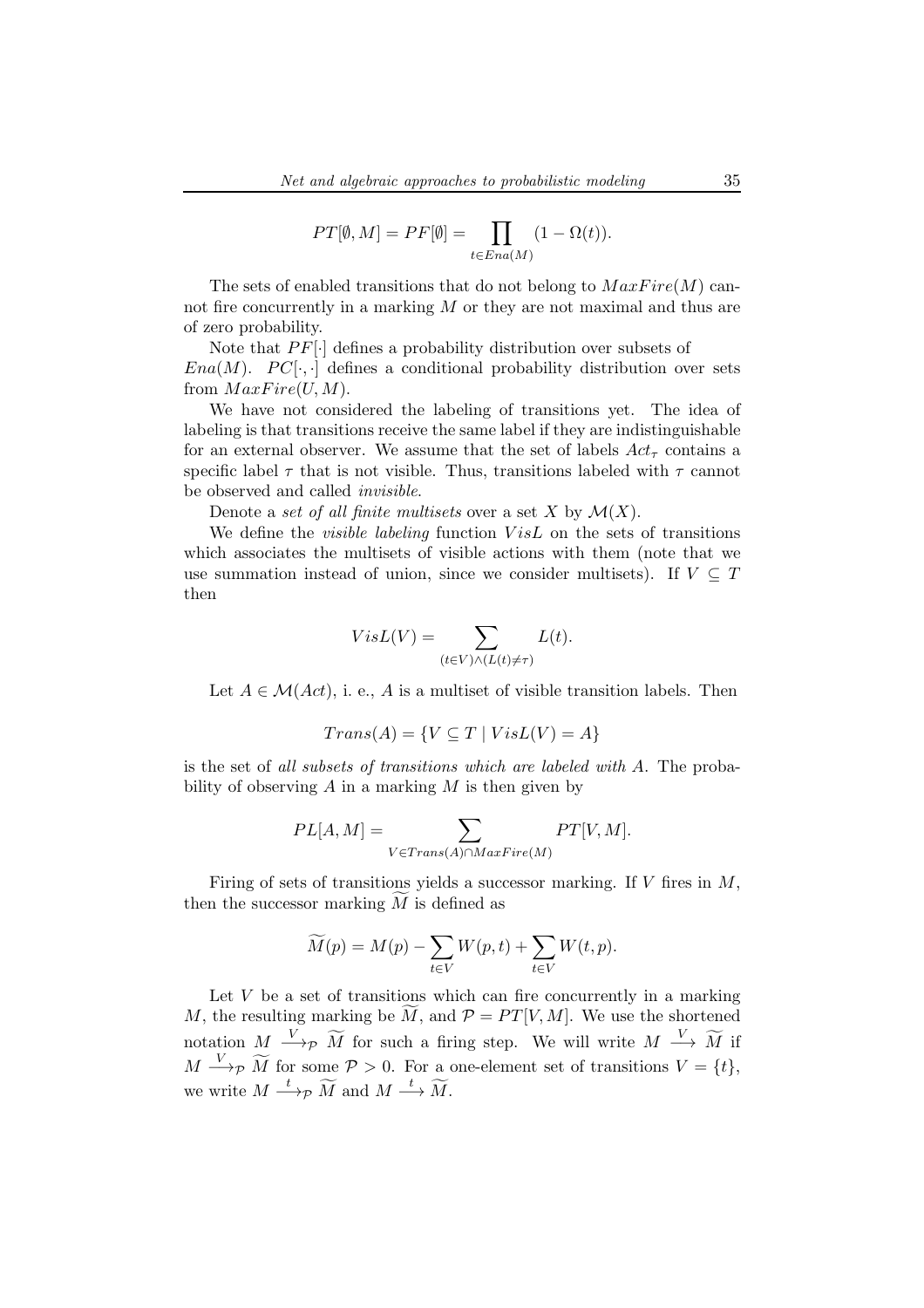By considering only the labels and not the concrete transitions, we obtain steps described by multisets of transition labels. Thus,  $M \stackrel{A}{\longrightarrow} p \widetilde{M}$  describes a step that starts in a marking M, performs transitions labeled with A and ends in M. The probability of the step  $P = PS[A, M, M]$  is

$$
PS[A,M,\widetilde{M}] = \sum_{\{V \in Trans(A)| M \xrightarrow{V} \varphi \widetilde{M}\}} \mathcal{Q}.
$$

We will write  $M \stackrel{A}{\longrightarrow} \widetilde{M}$  if  $M \stackrel{A}{\longrightarrow} p \widetilde{M}$  for some  $p > 0$ . For a one-element multiset of actions  $A = \{a\}$ , we write  $M \stackrel{a}{\longrightarrow} \widetilde{M}$  and  $M \stackrel{a}{\longrightarrow} \widetilde{M}$ .

**Definition 2.** For a DTSPN  $N$  we define

• The reachability set  $RS(N)$  as the minimal set of markings with the following conditions:

$$
- M_{in} \in RS(N);
$$

- − if  $M \in RS(N)$  and  $M \stackrel{A}{\longrightarrow} p \widetilde{M}$  for  $P > 0$ , then  $\widetilde{M} \in RS(N)$ .
- The reachability graph  $RG(N)$  as a directed labeled graph with a set of nodes  $RS(N)$  and an arc labeled with A,  $P$  between nodes M and  $\widetilde{M}$  whenever  $M \stackrel{A}{\longrightarrow} \widetilde{p} \widetilde{M}$  holds.
- The underlying *Discrete Time Markov Chain (DTMC)*  $DT(N)$  with a state space  $RS(N)$  and a transition  $M \longrightarrow_{\mathcal{P}} \widetilde{M}$  whenever at least one arc between M and M exists in  $RG(N)$ . In this case, the probability  $\mathcal{P} = PS[M, \tilde{M}]$  is computed as

$$
PS[M,\widetilde{M}] = \sum_{A \in \mathcal{M}(Act)} PS[A,M,\widetilde{M}].
$$

The previous definition proposes the set of reachable markings, the corresponding reachability graph which preserves transition labels and probabilities and the underlying Discrete Time Markov Chain. Note that the reachability graph may include arcs with non-zero probability connecting different states such that the arcs correspond to the empty multisets. In this case, a marking is modified by firing some transition labeled with  $\tau$ . It depends on the semantics of system dynamics or, better, on the underlying timing of the net whether an external observer can notice such a step or not. If we assume that time is slotted in such a way that an observer knows when a step takes place, then (s)he obviously notices that nothing happened, which means that an invisible step labeled with  $\emptyset$  took place. However, if no such timing model exists, an observer cannot distinguish the situations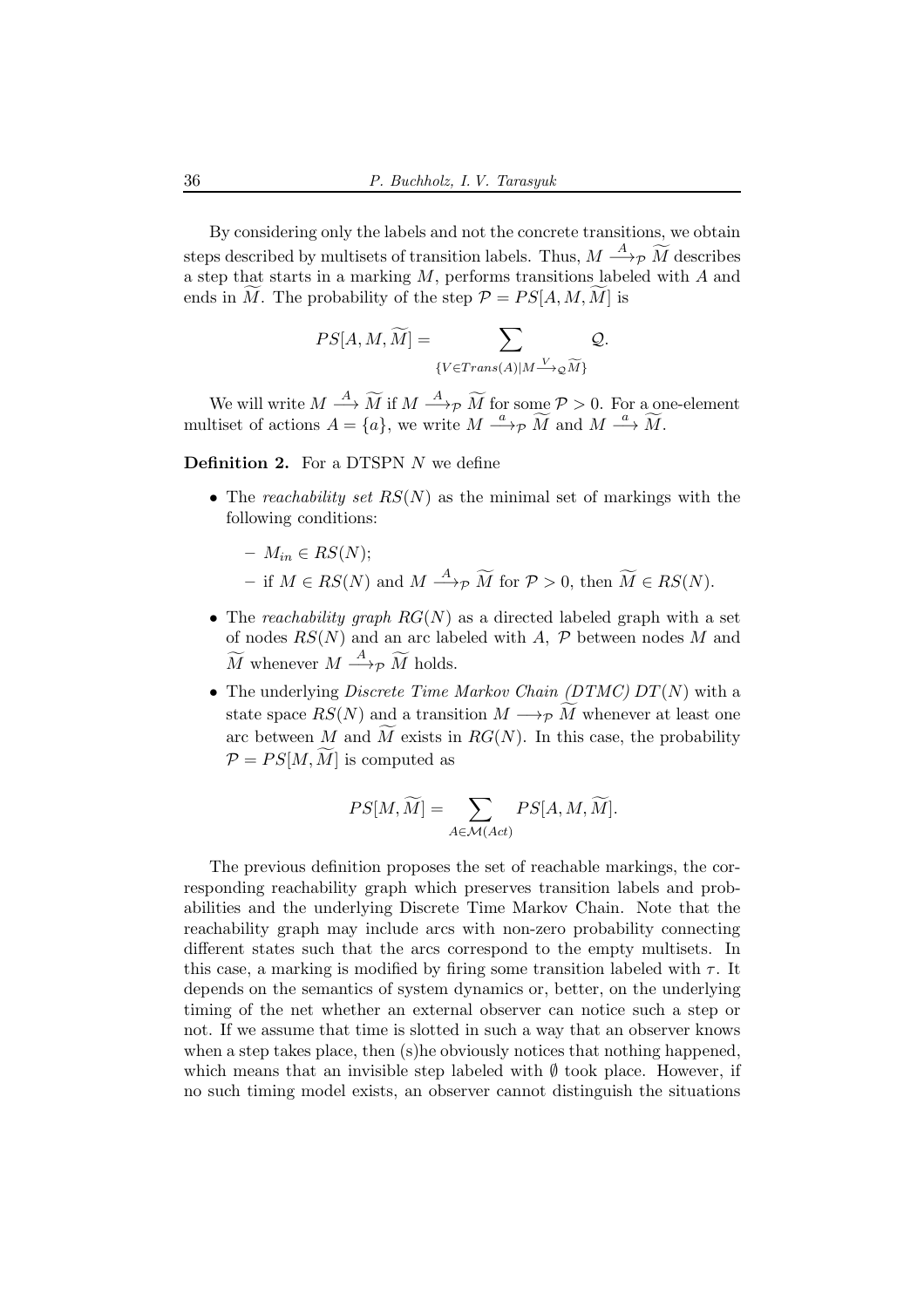that nothing happens or that an invisible step happened, i. e., an external observer who can only see visible transitions labeled with some action from Act. At the level of the DTMC, transition steps can no longer be distinguished, and we observe the stochastic process as a usual one for discrete time models like SPNs in discrete time [20, 27, 28]. Note that this DTMC with labeled transitions is different from probabilistic processes defined for probabilistic automata models like [15] where we have a labeling with sets of labels but no concurrently occuring transitions.

If we assume that an observer does not know when a step takes place, (s)he cannot see firing of a set of invisible transitions resulting in an empty multiset of transition labels. This behavior can be described by transforming the reachability graph by skipping unobservable transitions. This is the major viewpoint we take in this paper, but the following definitions of equivalences also hold for the case where all steps are observable. In the latter case, the following transformation of the reachability graph are not performed and equivalences are defined on  $RG(N)$ . The approach of transforming  $RG(N)$  by skipping invisible transitions is similar to building the observational graph in untimed models [10].

An internal step  $M \stackrel{\emptyset}{\longrightarrow}_\mathcal{P} \widetilde{M}$  with  $\mathcal{P} > 0$  takes place when  $\widetilde{M}$  is reachable from  $M$  by firing of a set of invisible transitions or if no transition fires (in this case,  $M = \overline{M}$ ). We use the following recursive definition of invisible transition probabilities:

$$
PS^k[\emptyset, M, \widetilde{M}] = \begin{cases} \sum_{\overline{M} \in RS(N)} PS^{k-1}[\emptyset, M, \overline{M}] \cdot PS[\emptyset, \overline{M}, \widetilde{M}], & \text{if } k \ge 1; \\ 1, & \text{if } k = 0 \text{ and } M = \widetilde{M}; \\ 0, & \text{otherwise.} \end{cases}
$$

 $PS^k[\emptyset, M, M]$  describes the probability of reaching M from M by k internal steps. We define

$$
PS^*[\emptyset, M, \widetilde{M}] = \sum_{k=0}^{\infty} PS^k[\emptyset, M, \widetilde{M}]
$$

which is the probability of reaching  $\widetilde{M}$  from M by internal steps and

$$
PS^*[A, M, \widetilde{M}] = \sum_{\overline{M} \in RS(N)} PS^*[\emptyset, M, \overline{M}] \cdot PS[A, \overline{M}, \widetilde{M}]
$$

which is the probability of reaching  $\widetilde{M}$  from M by internal steps followed by an observable step A.

We can define a new transition system with the transition relation  $M \longrightarrow^A_{\mathcal{P}} \widetilde{M}$ , where  $\mathcal{P} = PS^*[A, M, \widetilde{M}]$  and  $A \neq \emptyset$ .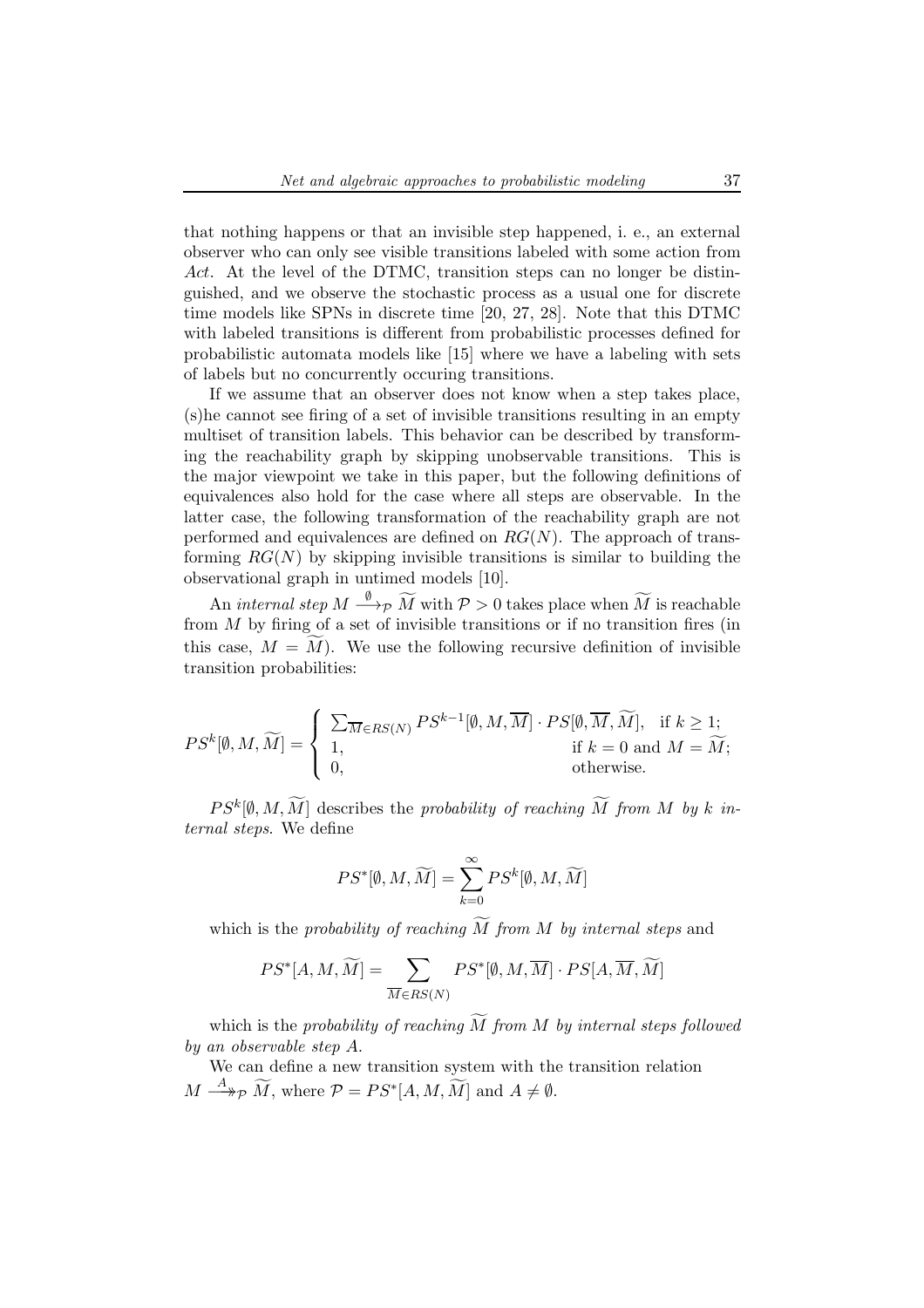We will write  $M \stackrel{A}{\longrightarrow} \widetilde{M}$  if  $M \stackrel{A}{\longrightarrow} \widetilde{M}$  for some  $\mathcal{P} > 0$ . For a oneelement multiset of actions  $A = \{a\}$  we write  $M \stackrel{a}{\longrightarrow}_{\mathcal{P}} \widetilde{M}$  and  $M \stackrel{a}{\longrightarrow}_{\mathcal{M}} \widetilde{M}$ .

We denote by  $RS^*(N)$  and  $RG^*(N)$  the *observable reachability set* and graph, respectively. Note that  $RS(N) \neq RS^*(N)$ , whenever there exist markings entered by invisible steps only (see also the examples given below).  $RG^*(N)$  describes the viewpoint of a person who observes steps only if they include visible transitions.

We decided intentionally to consider only the sequences of internal steps followed by an observable step. Alternatively, we could consider an observable step followed by internal steps or an observable step preceded and succeeded by internal steps. In both cases our sequence ends with internal steps, which means that an observable reachability set (and graph) has to contain all the intermediate states which we go through while the suffix of internal steps occur. To avoid this complex description, we consider sequences ending with visible transitions.

We define an *embedded DTMC DT*<sup>\*</sup>(N) with a state space  $RS^*(N)$  and transition probabilities

$$
PS^*[M, \widetilde{M}] = \sum_{A \in \mathcal{M}(Act) \backslash \emptyset} PS^*[A, M, \widetilde{M}].
$$

A trap is a loop of invisible transitions starting and ending in some marking M which occurs with probability 1. If  $RG(N)$  contains a trap, then the net sticks in a sequence of invisible transitions which cannot be left. The sum in the definition of  $PS^*[\emptyset, M, \widetilde{M}]$  is finite as long as no traps exist which will be assumed in the sequel. In such a case, the definition of  $PS^*[\emptyset, M, \widetilde{M}]$ makes sense and  $PS^*[A, M, M]$  defines a probability distribution, i. e.,

$$
\sum_{A \in \mathcal{M}(Act)\backslash \emptyset} \sum_{\widetilde{M} \in RS^*(N)} PS^*[A, M, \widetilde{M}] = 1.
$$

The result follows from the standard results on absorbing Markov chains [17].

Following the terminology of [12], we have introduced a generative model. However, in contrast to other stochastic models [9, 12, 18] which are based on some form of stochastic automata where only single events occur, we consider here the concurrent execution of different transitions. This is a very natural view for Petri nets which allow distributed state descriptions and parallel executions of transitions.

#### 2.2. Examples of DTSPNs

The first example is shown in Figure 1. It describes a simple net with two observable transitions  $t_1$  (labeled by a),  $t_2$  (labeled by b) and one  $\tau$ -labeled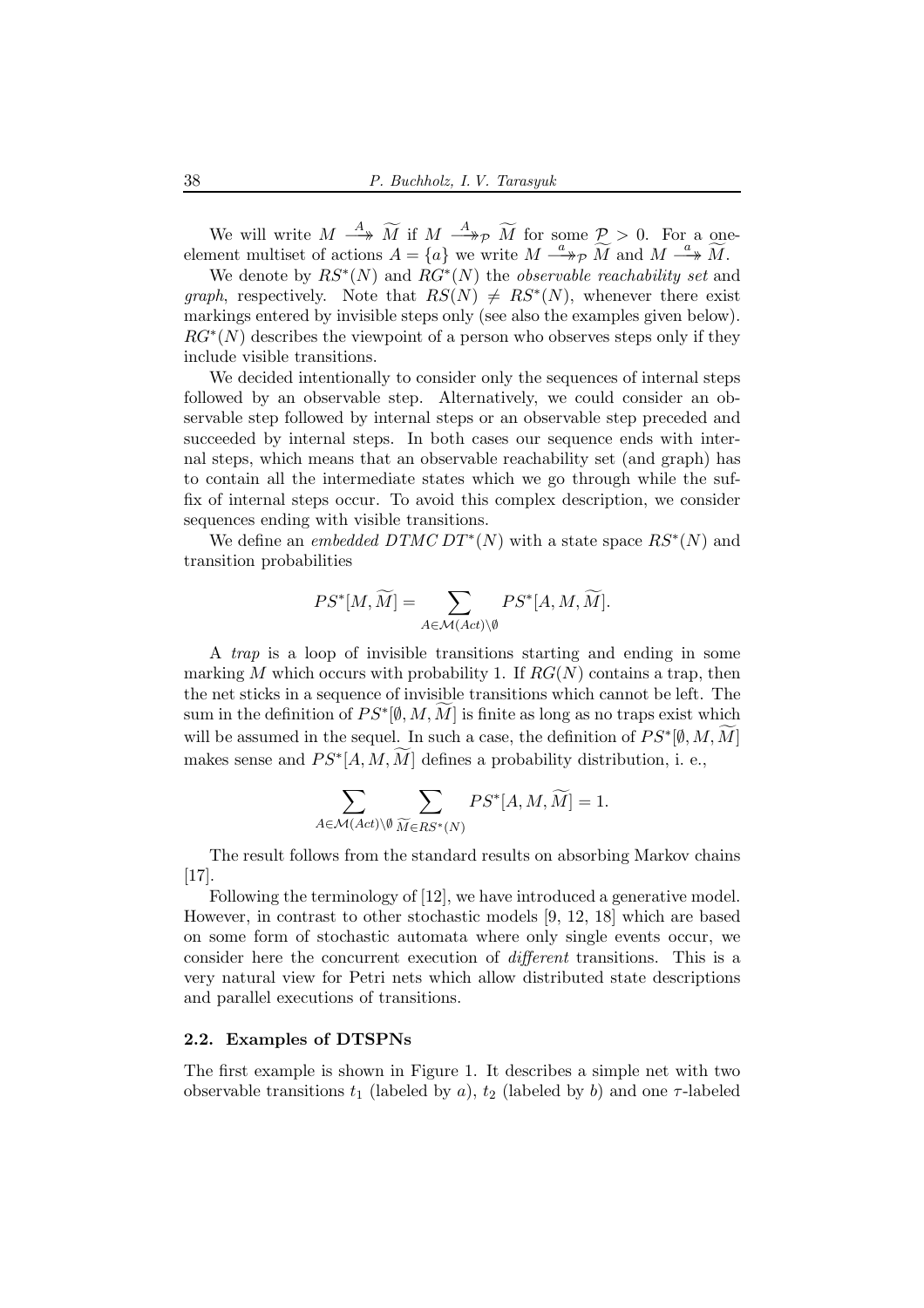

Figure 1. The first example: a net and the corresponding reachability graphs

transition  $t_3$ . The reachability graph  $RG(N)$  and the observable reachability graph  $RG^*(N)$  are also depicted in the figure. To define probabilities, we use the following numbering of markings: 1. (110), 2. (011), 3. (101), 4. (002). The values  $q_{ij}$  and  $r_{ij}$  are probabilities which receive the values shown below. The weights of transitions are not relevant in this example, because the net contains no conflict. For convenience we use the following notation:

$$
\overline{\Omega}(t_i) = 1 - \Omega(t_i) \ (1 \leq i \leq 3).
$$

Now we present the probabilities  $q_{ij} (1 \leq i, j \leq 4)$ :

$$
q_{11} = \overline{\Omega}(t_1) \cdot \overline{\Omega}(t_2) \quad q_{12} = \Omega(t_1) \cdot \overline{\Omega}(t_2) \quad q_{13} = \overline{\Omega}(t_1) \cdot \Omega(t_2)
$$
  
\n
$$
q_{14} = \Omega(t_1) \cdot \Omega(t_2) \quad q_{22} = \overline{\Omega}(t_2) \quad q_{24} = \Omega(t_2)
$$
  
\n
$$
q_{33} = \overline{\Omega}(t_1) \quad q_{34} = \Omega(t_1) \quad q_{41} = \Omega(t_3)
$$
  
\n
$$
q_{44} = \overline{\Omega}(t_3)
$$

For the definition of  $r_{kl}$   $(1 \leq k, l \leq 4)$ , the values  $q_{ij}$  defined above are used:

$$
r_{12} = r_{42} = \frac{q_{12}}{1 - q_{11}} \quad r_{13} = r_{43} = \frac{q_{13}}{1 - q_{11}} \quad r_{14} = r_{44} = \frac{q_{14}}{1 - q_{11}}
$$

$$
r_{24} = 1 \qquad r_{34} = 1
$$

The second example is shown in Figure 2. It describes a net with two observable transitions  $t_1$  (labeled by a),  $t_2$  (labeled by b) and two  $\tau$ -labeled transitions  $t_3$  and  $t_4$ . To avoid an overloading of notations, if two arcs with different labels exist in  $RG(N)$  or  $RG^*(N)$ , then only one arc is shown, and both labels are printed beneath the arc (i. e.,  $\{a\}$ ,  $\{b\}$  describes that one arc labeled with  $\{a\}$  and one arc  $\{b\}$  are present). To define probabilities, we use the following numbering of markings: 1. (110), 2. (011), 3. (101),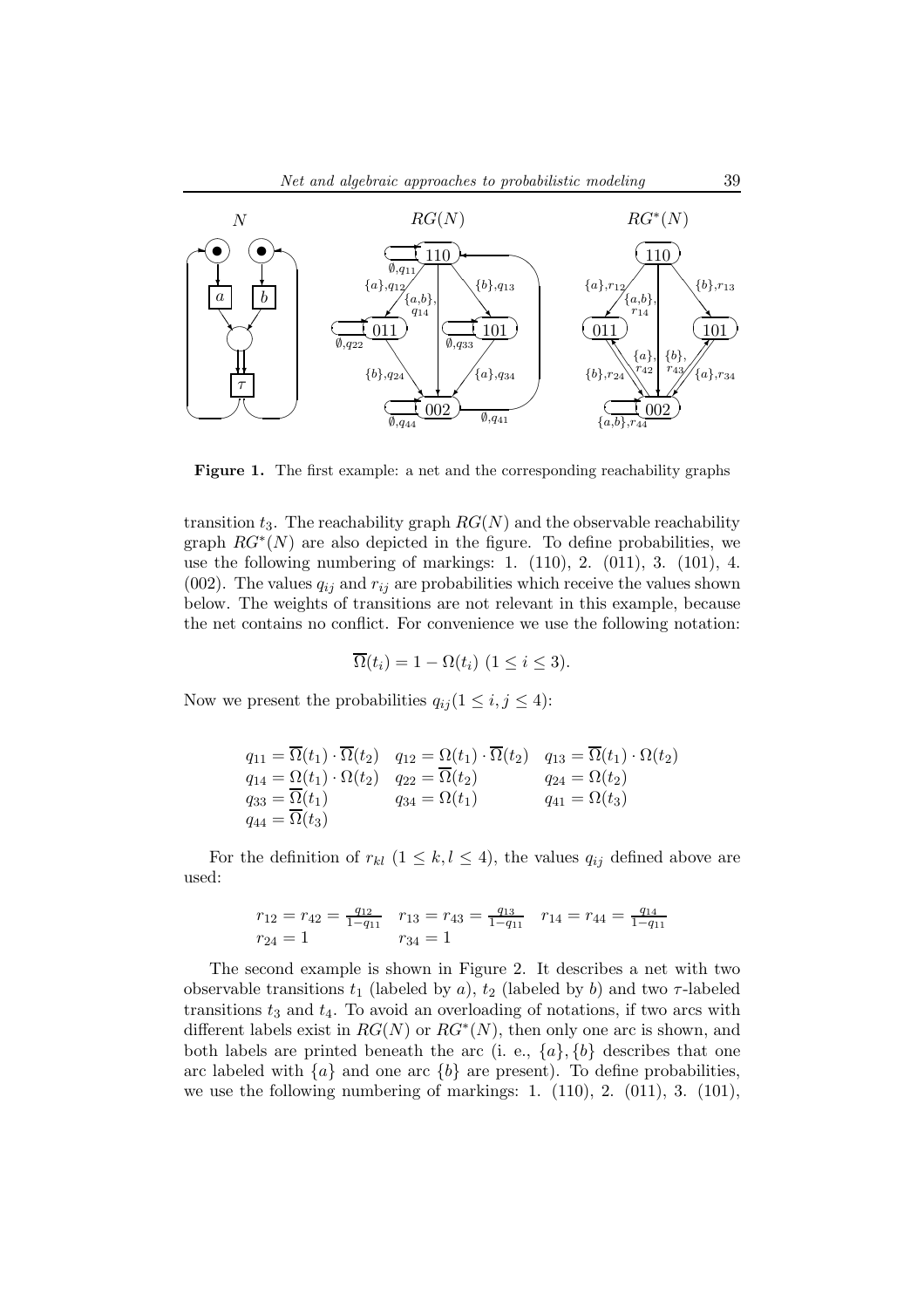4.  $(002)$ , 5.  $(020)$  and 6.  $(200)$ . Observe that  $RS^*(N)$  contains only the markings 1–4. Markings 5 and 6 are not reachable, i. e., after an observable event, the net cannot be in one of these markings. We use the notation  $q_{ij}^A$  for the probability of the transition in  $RG(N)$  between i and j which is labeled with the set A (for one-element multisets like  $A = \{a\}$ , we will omit the curly braces). If only one transition between  $i$  and  $j$  exists, then the label A is suppressed. Similarly  $r_{ij}^A$  is used for transition probabilities in  $RG^*(N)$ . To present the probabilities, we use the abbreviations

$$
\Lambda_{34} = \frac{\Lambda(t_3)}{\Lambda(t_3) + \Lambda(t_4)} \text{ and } \Lambda_{43} = \frac{\Lambda(t_4)}{\Lambda(t_3) + \Lambda(t_4)}.
$$

Thus, we obtain the probabilities  $q_{ij}^A$   $(1 \le i, j \le 6)$ :

$$
q_{11} = \overline{\Omega}(t_1) \cdot \overline{\Omega}(t_2)
$$
  
\n
$$
q_{12} = \Omega(t_1) \cdot \overline{\Omega}(t_2)
$$
  
\n
$$
q_{13} = \overline{\Omega}(t_1) \cdot \Omega(t_2)
$$
  
\n
$$
q_{14} = \Omega(t_1) \cdot \Omega(t_2)
$$
  
\n
$$
q_{21} = \overline{\Omega}(t_2) \cdot \Omega(t_3) \cdot (\Lambda_{34} \cdot \Omega(t_4) + \overline{\Omega}(t_4))
$$
  
\n
$$
q_{22}^0 = \overline{\Omega}(t_2) \cdot \overline{\Omega}(t_3) \cdot \overline{\Omega}(t_4)
$$
  
\n
$$
q_{22}^b = \Omega(t_2) \cdot \Omega(t_4) \cdot (\Lambda_{43} \cdot \Omega(t_3) + \overline{\Omega}(t_3))
$$
  
\n
$$
q_{23} = \Omega(t_2) \cdot \Omega(t_3) \cdot (\Lambda_{34} \cdot \Omega(t_4) + \overline{\Omega}(t_4))
$$
  
\n
$$
q_{24} = \Omega(t_2) \cdot \overline{\Omega}(t_3) \cdot \overline{\Omega}(t_4)
$$
  
\n
$$
q_{25} = \overline{\Omega}(t_2) \cdot \Omega(t_4) \cdot (\Lambda_{43} \cdot \Omega(t_3) + \overline{\Omega}(t_3))
$$
  
\n
$$
q_{31} = \overline{\Omega}(t_1) \cdot \Omega(t_4) \cdot (\Lambda_{43} \cdot \Omega(t_3) + \overline{\Omega}(t_3))
$$
  
\n
$$
q_{32} = \Omega(t_1) \cdot \overline{\Omega}(t_4) \cdot (\Lambda_{43} \cdot \Omega(t_3) + \overline{\Omega}(t_3))
$$
  
\n
$$
q_{33}^0 = \overline{\Omega}(t_1) \cdot \overline{\Omega}(t_3) \cdot \overline{\Omega}(t_4)
$$
  
\n
$$
q_{34}^a = \Omega(t_1) \cdot \overline{\Omega}(t_3) \cdot (\Lambda_{34} \cdot \Omega(t_4) + \overline{\Omega}(t_4))
$$
  
\n
$$
q_{36} = \overline{\Omega}(t_1) \cdot \Omega(t_3) \cdot (\Lambda_{
$$

For the definition of probabilities  $r_{kl}^A$   $(1 \leq k, l \leq 4)$ , we use the probabilities  $q_{ij}^A$ :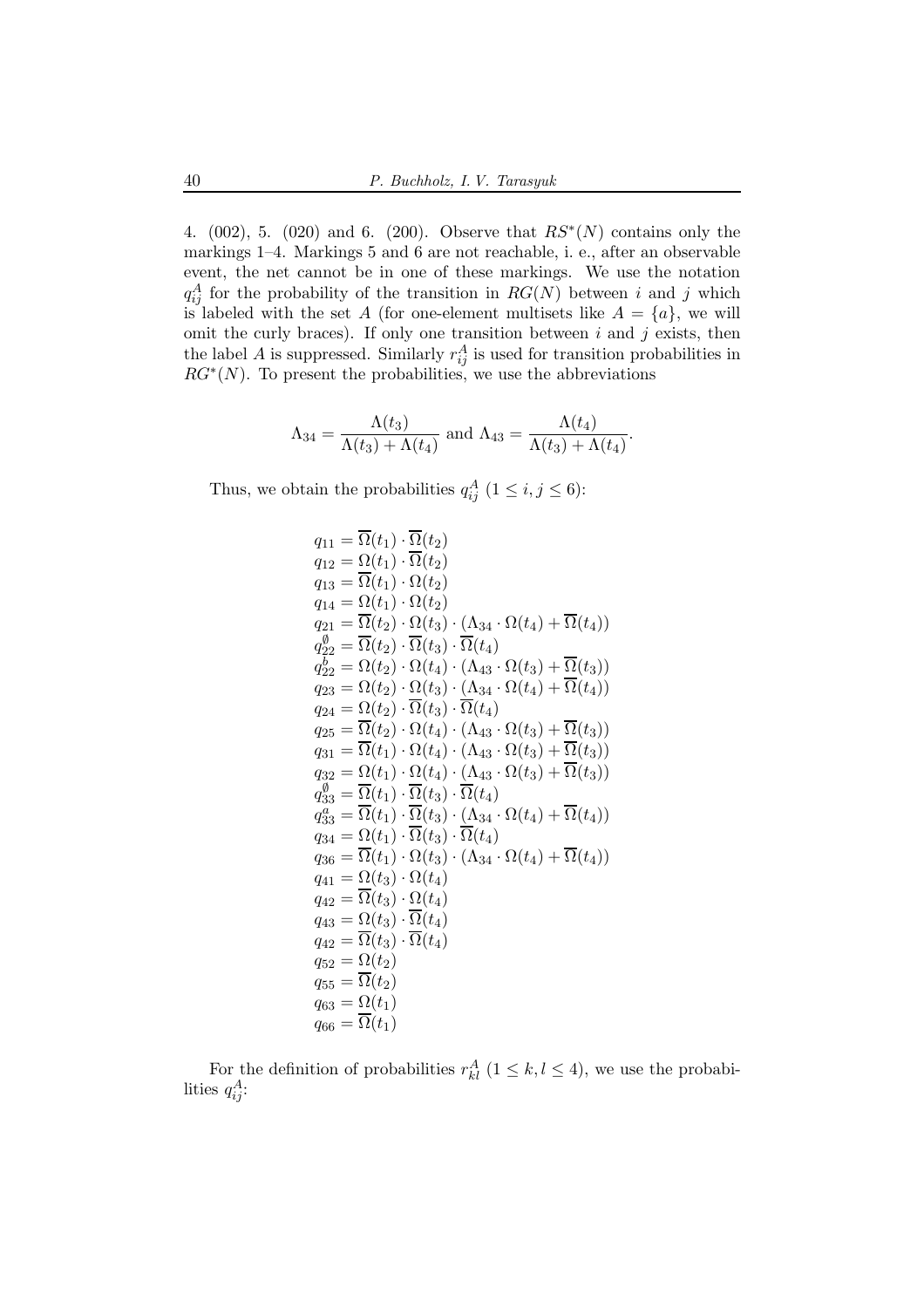

Figure 2. The second example: a net and the corresponding reachability graphs

$$
\begin{array}{llll} r_{12}=q_{12}/(1-q_{11}) & r_{13}=q_{13}/(1-q_{11}) \\ r_{14}=q_{14}/(1-q_{11}) & r_{22}^2=q_{21}\cdot r_{12}/(1-q_{22}^{\emptyset}) \\ r_{22}^b=(q_{22}^b+q_{25})/(1-q_{22}^{\emptyset}) & r_{23}=(q_{23}+q_{21}\cdot r_{13})/(1-q_{22}^{\emptyset}) \\ r_{24}^b=q_{24}/(1-q_{22}^{\emptyset}) & r_{24}^{\{a,b\}}=q_{21}\cdot r_{14}/(1-q_{22}^{\emptyset}) \\ r_{33}^b=(q_{32}+q_{31}\cdot r_{12})/(1-q_{33}^{\emptyset}) & r_{33}^a=(q_{33}^a+q_{36})/(1-q_{33}^{\emptyset}) \\ r_{34}^{\{a,b\}}=q_{31}\cdot r_{13}/(1-q_{33}^{\emptyset}) & r_{34}^a=q_{34}/(1-q_{33}^{\emptyset}) \\ r_{34}^{\{a,b\}}=q_{31}\cdot r_{14}/(1-q_{33}^{\emptyset}) & r_{42}^a=(q_{41}\cdot r_{12}+q_{43}\cdot r_{32})/(1-q_{44}) \\ r_{42}^b=q_{42}\cdot r_{22}^b/(1-q_{44}) & r_{43}^a=q_{43}\cdot r_{33}^a/(1-q_{44}) \\ r_{43}^b=(q_{41}\cdot r_{13}+q_{42}\cdot r_{23})/(1-q_{44}) & r_{44}^a=q_{43}\cdot r_{34}^a/(1-q_{44}) \\ r_{44}^b=q_{42}\cdot r_{24}^b/(1-q_{44}) & r_{44}^{\{a,b\}}=q_{41}\cdot r_{14}^{\{a,b\}}/(1-q_{44}) \end{array}
$$

## 3. Equivalence relations for DTSPNs

Different equivalences have been proposed in the context of Petri nets [23, 25]. Furthermore, relations have been defined for probabilistic systems [9, 18]. However, in the probabilistic case, some sort of probabilistic interleaving is usually assumed so that only single transitions occur and not the sets of transitions. A widely used class of equivalence relations which have been defined in different settings are trace and bisimulation equivalences. Consequently, we propose the corresponding notions for DTSPNs.

## 3.1. Trace equivalences

Trace equivalences are the simplest ones. In the trace semantics, behavior of a system is associated with the set of all possible sequences of activities, i. e., protocols of work or computations. Thus, the points of choice of an external observer between several extensions of a particular computation are not taken into account.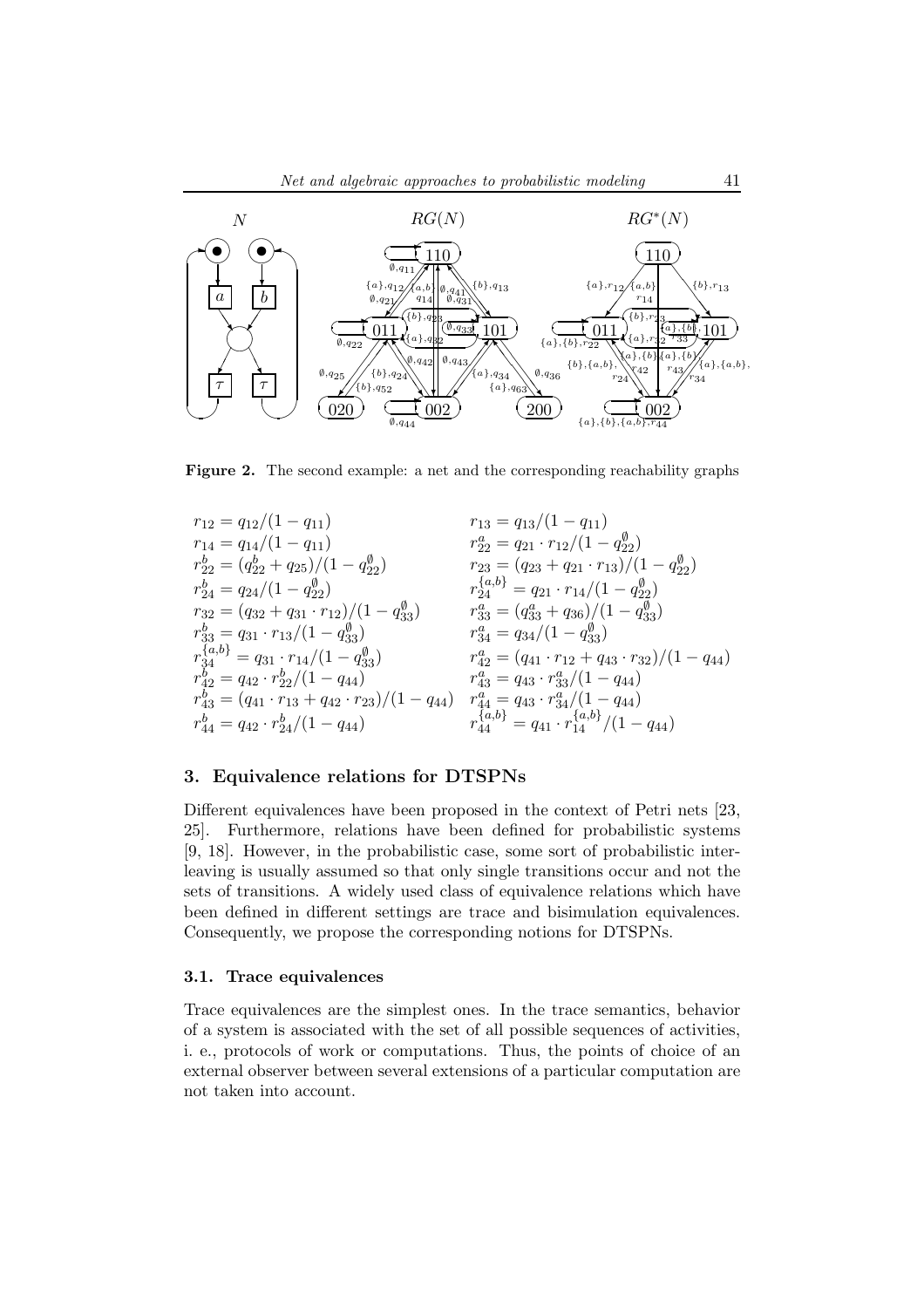Let us introduce the formal definitions of trace relations. These notions resemble those of trace relations for standard Petri nets from [25], but additionally have to take into account the probabilities of occurrences of sequences of (multisets of) actions. For this reason we have to collect probabilities of happening (multisets of) actions along all possible paths which correspond to our sequence in the observable reachability graphs  $RG^*(N)$ and  $RG^*(N')$  of two nets N and N' which are compared. Since we have already abstracted from particular transitions in such graphs, paths differ only in markings belonging to them. Thus, we should calculate a sum of probabilities for all paths according to a sequence of transition labels which differ at least in one marking.

**Definition 3.** An *interleaving trace* of a DTSPN N is a pair  $(\sigma, \mathcal{P})$ , where  $\sigma = a_1 \cdots a_n \in Act^*$  and

$$
\mathcal{P} = \sum_{\{M_1,\ldots,M_n \mid M_{in} \overset{a_1}{\longrightarrow} p_1M_1 \overset{a_2}{\longrightarrow} p_2 \cdots \overset{a_n}{\longrightarrow} p_nM_n\}} \prod_{i=1}^n \mathcal{P}_i.
$$

We denote a set of *all interleaving traces* of a DTSPN N by  $IntTrace(N)$ . Two DTSPNs N and N' are interleaving trace equivalent, denoted by  $N \equiv_i N'$ , if

$$
IntTraces(N) = IntTraces(N').
$$

**Definition 4.** A step trace of a DTSPN N is a pair  $(\Sigma, \mathcal{P})$ , where  $\Sigma =$  $A_1 \cdots A_n \in \mathcal{M}(Act)^*$  and

$$
\mathcal{P} = \sum_{\{M_1,\dots,M_n \mid M_{in} \stackrel{A_1}{\longrightarrow}_{\mathcal{P}_1} M_1 \stackrel{A_2}{\longrightarrow}_{\mathcal{P}_2} \dots \stackrel{A_n}{\longrightarrow}_{\mathcal{P}_n} M_n\}} \prod_{i=1}^n \mathcal{P}_i.
$$

We denote a set of all step traces of a DTSPN N by  $StepTrace(N)$ . Two DTSPNs N and N' are *step trace equivalent*, denoted by  $N \equiv_s N'$ , if

$$
StepTrace(N) = StepTrace(N').
$$

#### 3.2. Bisimulation equivalences

Bisimulation equivalences completely respect points of choice of an external observer in the behavior of a modeled system, unlike the trace equivalences.

To define probabilistic bisimulation equivalences, we have to consider a bisimulation as an equivalence relation which partitions the states of the *union* of the observable reachability graphs  $RG^*(N)$  and  $RG^*(N')$  of two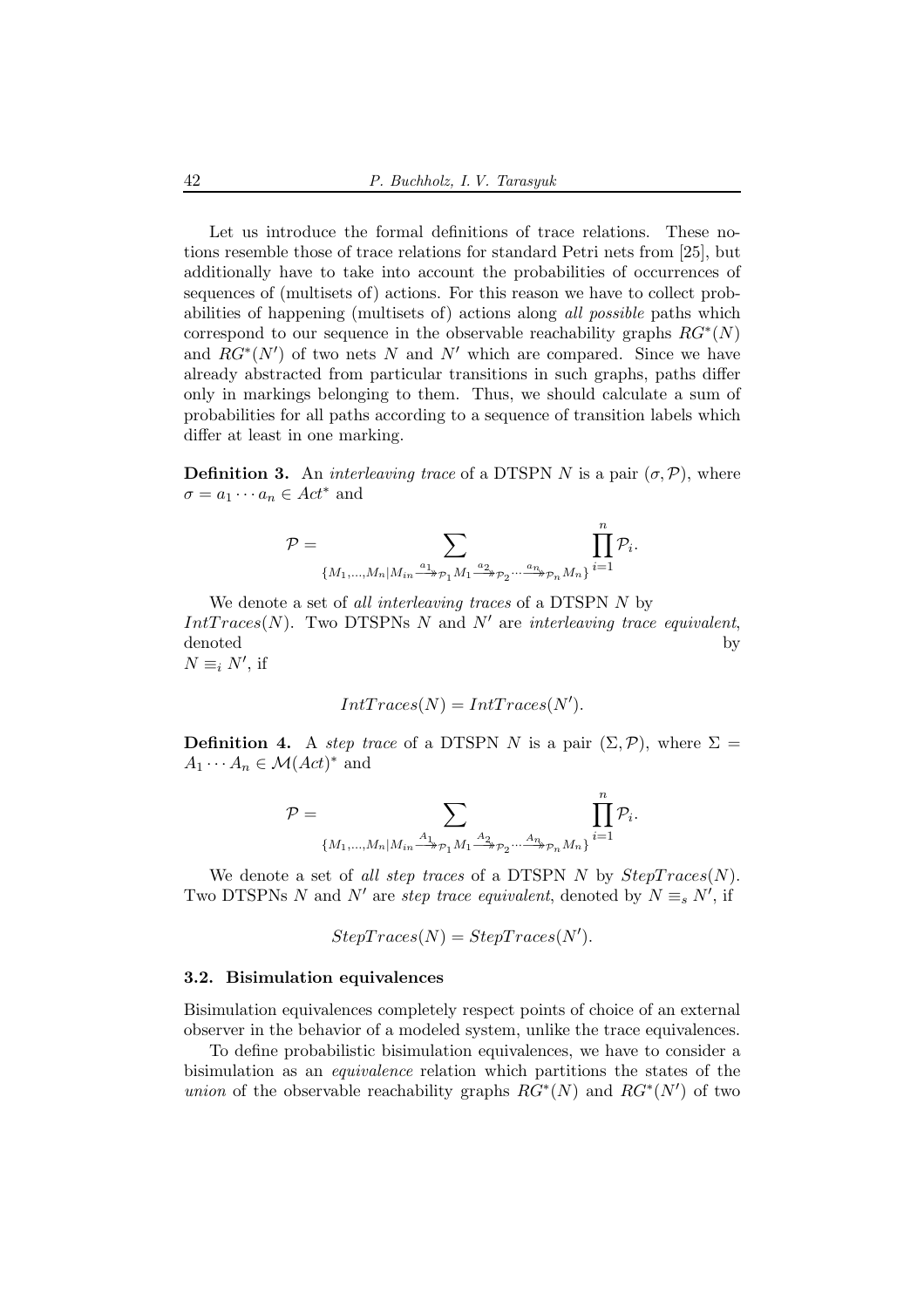nets  $N$  and  $N'$  which are compared. For nets  $N$  and  $N'$  to be bisimulation equivalent, their initial markings  $M_{in}$  and  $M'_{in}$  have to be related by a bisimulation having the following transfer property: two markings are related if in each of them the same (multisets of) actions can occur, and the resulting markings belong to the same equivalence class. In addition, sums of probabilities for all such occurrences should be the same for both markings. Thus, in our definitions, we follow the approach of [18]. Hence, the difference between bisimulation and trace equivalences is that we do not consider all possible occurrences of (multisets of) actions from the initial markings, but only such that lead (stepwise) to markings belonging to the same equivalence class.

First we introduce several helpful notations. Let for a DTSPN  $N$   $\mathcal{L} \subset$  $RS^*(N)$ . For some  $M \in RS^*(N)$  and  $A \in \mathcal{M}(Act)$  we write  $M \stackrel{A}{\longrightarrow}_\mathcal{Q} \mathcal{L}$  if

$$
\sum_{\{\widetilde{M}\in {\cal L}| M \stackrel{A}{\longrightarrow} p\widetilde{M}\}}{\cal P}={\cal Q}.
$$

We will write  $M \stackrel{A}{\longrightarrow} \mathcal{L}$  if  $M \stackrel{A}{\longrightarrow} \mathcal{Q} \mathcal{L}$  for some  $\mathcal{Q} > 0$ . For a one-element multiset of actions  $A = \{a\}$  we write  $M \stackrel{a}{\longrightarrow} Q \mathcal{L}$  and  $M \stackrel{a}{\longrightarrow} \mathcal{L}$ .

Let X be some set. The number of elements in X is denoted by  $|X|$ . We denote the cartesian product  $X \times X$  by  $X^2$ . Let  $\mathcal{E} \subseteq X^2$  be an equivalence relation on X. Then an *equivalence class* (w.r.t.  $\mathcal{E}$ ) of an element  $x \in X$  is defined by  $[x]_{\mathcal{E}} = \{y \in X \mid (x, y) \in \mathcal{E}\}\)$ . The equivalence  $\mathcal{E}$  partitions X in the set of equivalence classes  $X/\varepsilon = \{ [x]_\varepsilon \mid x \in X \}.$ 

**Definition 5.** Let N be a DTSPN. An *equivalence* relation  $\mathcal{R} \subseteq RS^*(N)^2$ is interleaving bisimulation between two markings  $M_1$  and  $M_2$  of N (i. e.,  $(M_1, M_2) \in \mathcal{R}$ , denoted by  $\mathcal{R}: M_1 \rightarrow M_2$ , if  $\forall a \in Act \ \forall \mathcal{L} \in RS^*(N)/\mathcal{R}$ 

$$
M_1 \stackrel{a}{\longrightarrow}_\mathcal{Q} \mathcal{L} \Leftrightarrow M_2 \stackrel{a}{\longrightarrow}_\mathcal{Q} \mathcal{L}.
$$

Two markings  $M_1$  and  $M_2$  are interleaving bisimulation equivalent, denoted by  $M_1 \leftrightarrow_i M_2$ , if  $\exists \mathcal{R} : M_1 \leftrightarrow_i M_2$ .

To introduce bisimulation between two DTSPNs  $N$  and  $N'$ , we should consider a "composite" set or reachable states, i. e.,  $RS^*(N) \cup RS^*(N')$ .

**Definition 6.** Let N and N' be two DTSPNs. A relation  $\mathcal{R} \subseteq (RS^*(N) \cup$  $RS^*(N')^2$  is interleaving bisimulation between N and N', denoted by R:  $N\underline{\leftrightarrow}_i N'$ , if  $\mathcal{R}: M_{in} \underline{\leftrightarrow}_i M'_{in}$ .

Two DTSPNs  $N$  and  $N'$  are interleaving bisimulation equivalent, denoted by  $N \underline{\leftrightarrow}_i N'$ , if  $\exists \mathcal{R} : N \underline{\leftrightarrow}_i N'$ .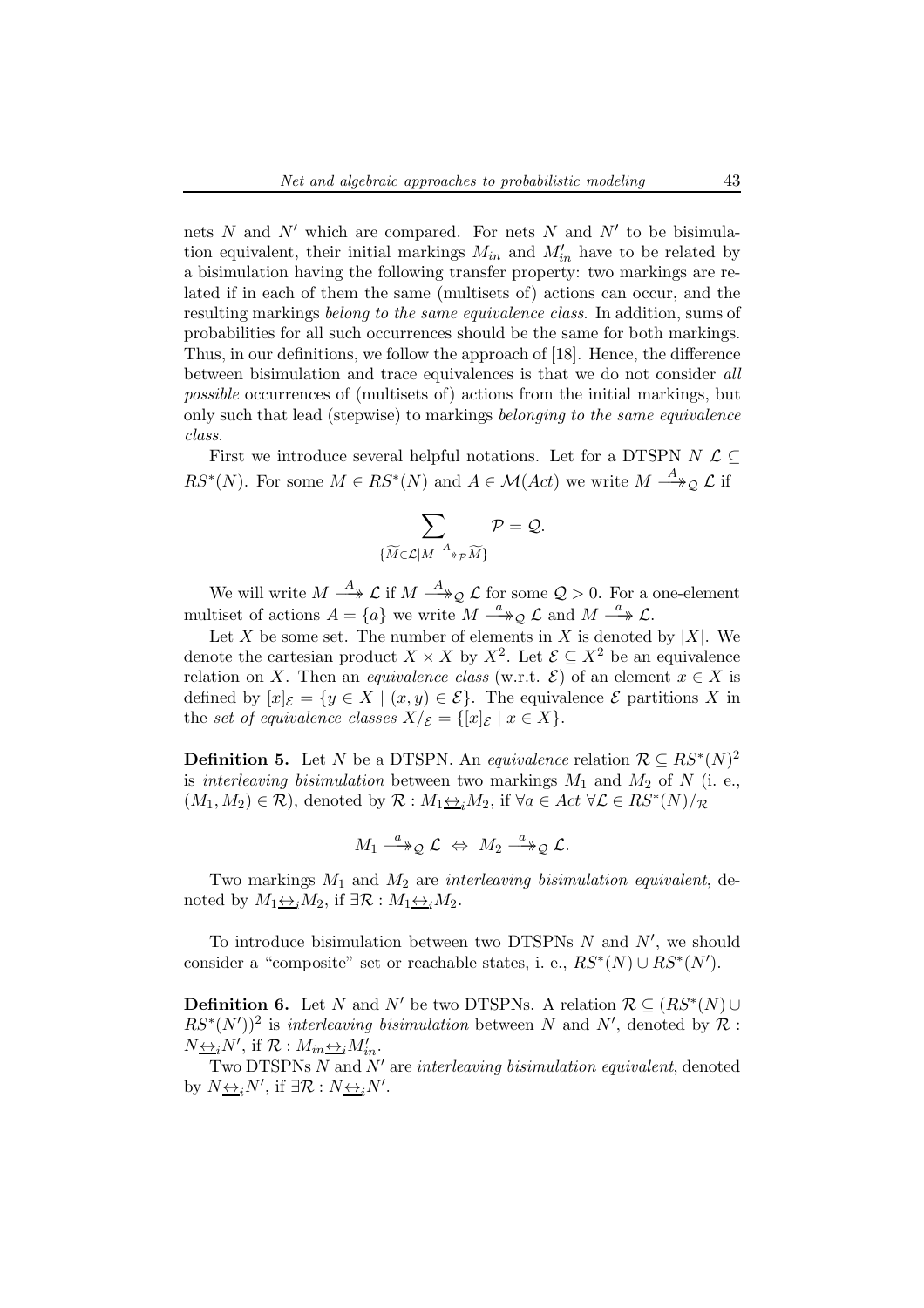**Definition 7.** Let N be a DTSPN. An *equivalence* relation  $\mathcal{R} \subseteq RS^*(N)^2$ is step bisimulation between two markings  $M_1$  and  $M_2$  of N, denoted by  $\mathcal{R}: M_1 \underline{\leftrightarrow}_s M_2$ , if  $\forall A \in \mathcal{M}(Act) \ \forall \mathcal{L} \in RS^*(N)/\mathcal{R}$ 

$$
M_1 \stackrel{A}{\longrightarrow}_\mathcal{Q} \mathcal{L} \Leftrightarrow M_2 \stackrel{A}{\longrightarrow}_\mathcal{Q} \mathcal{L}.
$$

Two markings  $M_1$  and  $M_2$  are step bisimulation equivalent, denoted by  $M_1 \underline{\leftrightarrow}_s M_2$ , if  $\exists \mathcal{R}: M_1 \underline{\leftrightarrow}_s M_2$ .

**Definition 8.** Let N and N' be two DTSPNs. A relation  $\mathcal{R} \subseteq (RS^*(N) \cup$  $RS^*(N')^2$  is step bisimulation between N and N', denoted by  $\mathcal{R}: N \rightarrow N'$ , if  $\mathcal{R}: M_{in} \underline{\leftrightarrow}_s M'_{in}$ .

Two DTSPNs  $N$  and  $N'$  are step bisimulation equivalent, denoted by  $N_{\underbrace{\leftrightarrow}s}N'$ , if  $\exists \mathcal{R}: N_{\underbrace{\leftrightarrow}s}N'$ .

It is easy to show that the union of two (interleaving or step) bisimulations is also (interleaving or step) bisimulation such that the largest bisimulation relation exists and is unique up to the ordering of equivalence classes. Consequently, for a given DTSPN, equivalent nets with a minimal state space exist.

#### 3.3. Backward bisimulation equivalences

For untimed systems apart from bisimulation in forward direction, bisimulation in backward direction has also been defined [21, 22]. However, the definition introduced in [21] is not a straightforward extension of forward bisimulation which would simply mean to define backward bisimulation as bisimulation on the transition graph after reversing the direction of arcs. The authors in [21] argue why such a definition is not useful in their context of untimed systems and define backward bisimulation based on paths preserving the history that brought the system to a state. This definition cannot be transferred to our viewpoint of stochastic systems. Instead we define here backward bisimulation by extending forward bisimulation using two additional conditions on the initial marking and on outgoing transition probabilities. The latter implies that we define some form of back and forth bisimulation. However, we use the notation backward bisimulation for the resulting equivalence which has shown to be useful for stochastic automata networks [6] and can be transferred naturally to DTSPNs.

Like bisimulation, which will from now on also be denoted by *forward* bisimulation, backward bisimulation is defined using equivalence relations. For  $\mathcal{L} \subseteq RS^*(N)$ ,  $M \in RS^*(N)$  and  $A \in \mathcal{M}(Act)$  we define  $\mathcal{L} \stackrel{A}{\longrightarrow}_\mathcal{Q} M$  as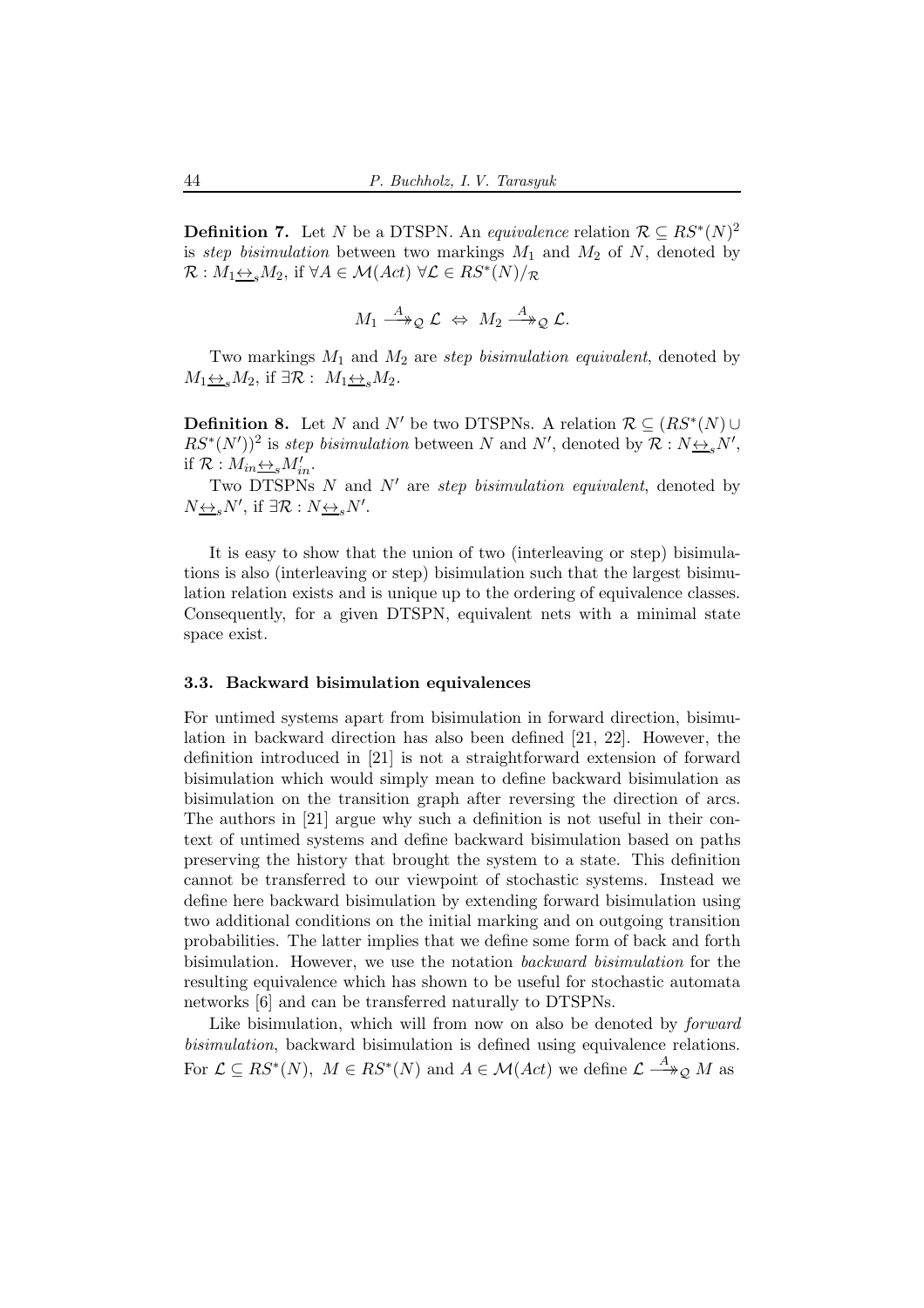$$
\sum_{\{\widetilde{M}\in\mathcal{L}|\widetilde{M}\xrightarrow{A}pM\}}\mathcal{P}=\mathcal{Q}.
$$

We will write  $\mathcal{L} \stackrel{A}{\longrightarrow} M$  if  $\mathcal{L} \stackrel{A}{\longrightarrow}_{\mathcal{Q}} M$  for some  $\mathcal{Q} > 0$ . For a one-element multiset of actions  $A = \{a\}$ , we write  $\mathcal{L} \stackrel{a}{\longrightarrow} \mathcal{Q}$  M and  $\mathcal{L} \stackrel{a}{\longrightarrow} M$ .

**Definition 9.** Let N be a DTSPN. An equivalence relation  $\mathcal{R} \subseteq RS^*(N)^2$ is an *interleaving backward bisimulation* between two markings  $M_1$  and  $M_2$ of N, denoted by  $\mathcal{R}: M_1 \rightarrow B_1 M_2$ , if  $\forall a \in Act \ \forall \mathcal{L} \in RS^*(N)/\mathcal{R}$ 

$$
M_1 \xrightarrow{a} \mathcal{Q} RS^*(N) \Leftrightarrow M_2 \xrightarrow{a} \mathcal{Q} RS^*(N),
$$
  

$$
\mathcal{L} \xrightarrow{a} \mathcal{Q} M_1 \Leftrightarrow \mathcal{L} \xrightarrow{a} \mathcal{Q} M_2 \text{ and } [M_{in}]_{\mathcal{R}} = \{M_{in}\}.
$$

Two markings  $M_1$  and  $M_2$  are interleaving backward bisimulation equivalent, denoted by  $M_1 \underline{\leftrightarrow}_{ib} M_2$ , if  $\exists \mathcal{R} : M_1 \underline{\leftrightarrow}_{ib} M_2$ .

Observe that backward bisimulation has a part looking forward in the future due to identical probability sums of leaving a marking via a-labeled transitions and a part looking backward due to identical probabilities of incoming transitions from each equivalence class. The definition of backward bisimulation for two nets looks a little bit more complicated than the corresponding definition for forward bisimulation, because we cannot assume that incoming transition probabilities are the same for equivalent markings from different nets. Instead it should be assured that the probability flow from one equivalence class to another is the same in both nets, and for each net the flow into each marking of an equivalence class should be the same. To simplify the definitions mentioned here, we propose the following indicator function  $\Gamma$  which recovers a DTSPN by a marking belonging to it. Let N be a DTSPN and  $M \in RS^*(N)$ , then  $\Gamma(M) = N$ . Thus, this is just a convenient notation allowing one to avoid treatment of different cases when markings of two nets are considered together.

**Definition 10.** Let N and N' be two DTSPNs. A relation  $\mathcal{R} \subseteq (RS^*(N) \cup$  $RS^*(N')^2$  is interleaving backward bisimulation between N and N', denoted by  $\mathcal{R}: N \underline{\leftrightarrow}_{ib} N'$ , if  $\forall a \in Act \ \forall \mathcal{L}, \mathcal{K} \in (RS^*(N) \cup RS^*(N'))/\mathcal{R} \ \forall M_1, M_2 \in \mathcal{L}$ 

$$
M_1 \xrightarrow{a} \mathfrak{D} RS^*(\Gamma(M_1)) \Leftrightarrow M_2 \xrightarrow{a} \mathfrak{D} RS^*(\Gamma(M_2)), [M_{in}]_{\mathcal{R}} = \{M_{in}, M'_{in}\}\
$$

and

$$
\mathcal{K} \overset{a}{\longrightarrow}_{{\mathcal{Q}} \cdot \frac{|\mathcal{L} \cap RS^*(\Gamma(M_1))|}{|\mathcal{K} \cap RS^*(\Gamma(M_1))|}} M_1 \Leftrightarrow \mathcal{K} \overset{a}{\longrightarrow}_{{\mathcal{Q}} \cdot \frac{|\mathcal{L} \cap RS^*(\Gamma(M_2))|}{|\mathcal{K} \cap RS^*(\Gamma(M_2))|}} M_2.
$$

Two DTSPNs  $N$  and  $N'$  are interleaving backward bisimulation equiva*lent*, denoted by  $N \underline{\leftrightarrow}_{ib} N'$ , if  $\exists \mathcal{R} : N \underline{\leftrightarrow}_{ib} N'$ .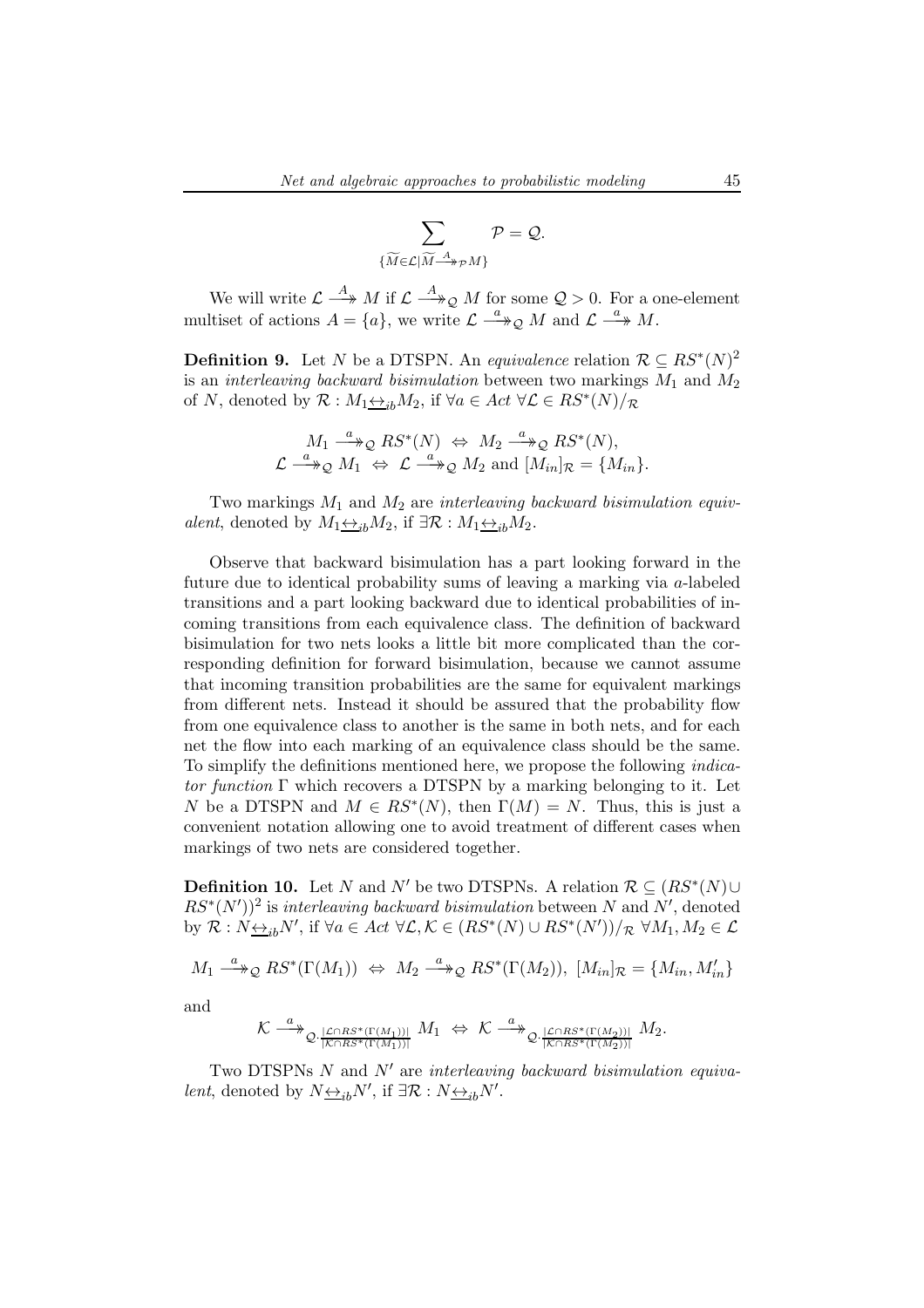For markings  $M_1$  and  $M_2$  belonging to the same net, the conditions on incoming probabilities reduce to the requirement of identical incoming probabilities.

**Definition 11.** Let N be a DTSPN. An equivalence relation  $\mathcal{R} \subseteq RS^*(N)^2$ is step backward bisimulation between two markings  $M_1$  and  $M_2$  of N, denoted by  $\mathcal{R}: M_1 \underline{\leftrightarrow}_{sb} M_2$ , if  $\forall A \in \mathcal{M}(Act) \ \forall \mathcal{L} \in RS^*(N)/_{\mathcal{R}}$ 

$$
M_1 \stackrel{A}{\longrightarrow}_\mathcal{Q} RS^*(N) \Leftrightarrow M_2 \stackrel{A}{\longrightarrow}_\mathcal{Q} RS^*(N), \mathcal{L} \stackrel{A}{\longrightarrow}_\mathcal{Q} M_1 \Leftrightarrow \mathcal{L} \stackrel{A}{\longrightarrow}_\mathcal{Q} M_2
$$

and

$$
[M_{in}]_{\mathcal{R}} = \{M_{in}\}.
$$

Two markings  $M_1$  and  $M_2$  are step backward bisimulation equivalent, denoted by  $M_1 \leftrightarrow_{sb} M_2$ , if  $\exists \mathcal{R} : M_1 \leftrightarrow_{sb} M_2$ .

**Definition 12.** Let N and N' be two DTSPNs. A relation  $\mathcal{R} \subseteq (RS^*(N) \cup$  $RS^*(N')^2$  is step backward bisimulation between N and N', denoted by  $\mathcal{R}: N_{\frac{\leftrightarrow}{\leq b}N'}$ , if  $\forall A \in \mathcal{M}(Act) \ \forall \mathcal{L}, \mathcal{K} \in (RS^*(N) \cup RS^*(N'))/R \ \forall M_1, M_2 \in \mathcal{L}$ 

$$
M_1 \stackrel{A}{\longrightarrow}_\mathcal{Q} RS^*(\Gamma(M_1)) \Leftrightarrow M_2 \stackrel{A}{\longrightarrow}_\mathcal{Q} RS^*(\Gamma(M_2)), [M_{in}]_\mathcal{R} = \{M_{in}, M'_{in}\}\
$$

and

$$
\mathcal{K} \stackrel{A}{\longrightarrow}_{\mathcal{Q} \cdot \frac{|\mathcal{L} \cap RS^*(\Gamma(M_1))|}{|\mathcal{K} \cap RS^*(\Gamma(M_1))|}} M_1 \Leftrightarrow \mathcal{K} \stackrel{A}{\longrightarrow}_{\mathcal{Q} \cdot \frac{|\mathcal{L} \cap RS^*(\Gamma(M_2))|}{|\mathcal{K} \cap RS^*(\Gamma(M_2))|}} M_2.
$$

Two DTSPNs  $N$  and  $N'$  are step backward bisimulation equivalent, denoted by  $N_{\frac{\leftrightarrow}{s}b}N'$ , if  $\exists \mathcal{R}: N_{\frac{\leftrightarrow}{s}b}N'$ .

As before, the union of backward bisimulations is backward bisimulation.

## 3.4. Back and forth bisimulation equivalences

A natural way to define a new equivalence is to combine backward and forward bisimulation. We define here only back and forth bisimulation equivalences for two nets, the remaining definitions can be transferred similarly. As before, the notions of interleaving and step equivalences are proposed.

**Definition 13.** Two DTSPNs  $N$  and  $N'$  are interleaving back and forth bisimulation equivalent, denoted by  $N_{\frac{\leftrightarrow_{ib}}{N}}N'$ , if  $N_{\frac{\leftrightarrow_{i}}{N}}N'$  and  $N_{\frac{\leftrightarrow_{ib}}{N}}N'$ .

**Definition 14.** Two DTSPNs  $N$  and  $N'$  are step back and forth bisimulation equivalent, denoted by  $N \underline{\leftrightarrow}_{sbf} N'$ , if  $N \underline{\leftrightarrow}_{s} N'$  and  $N \underline{\leftrightarrow}_{sb} N'$ .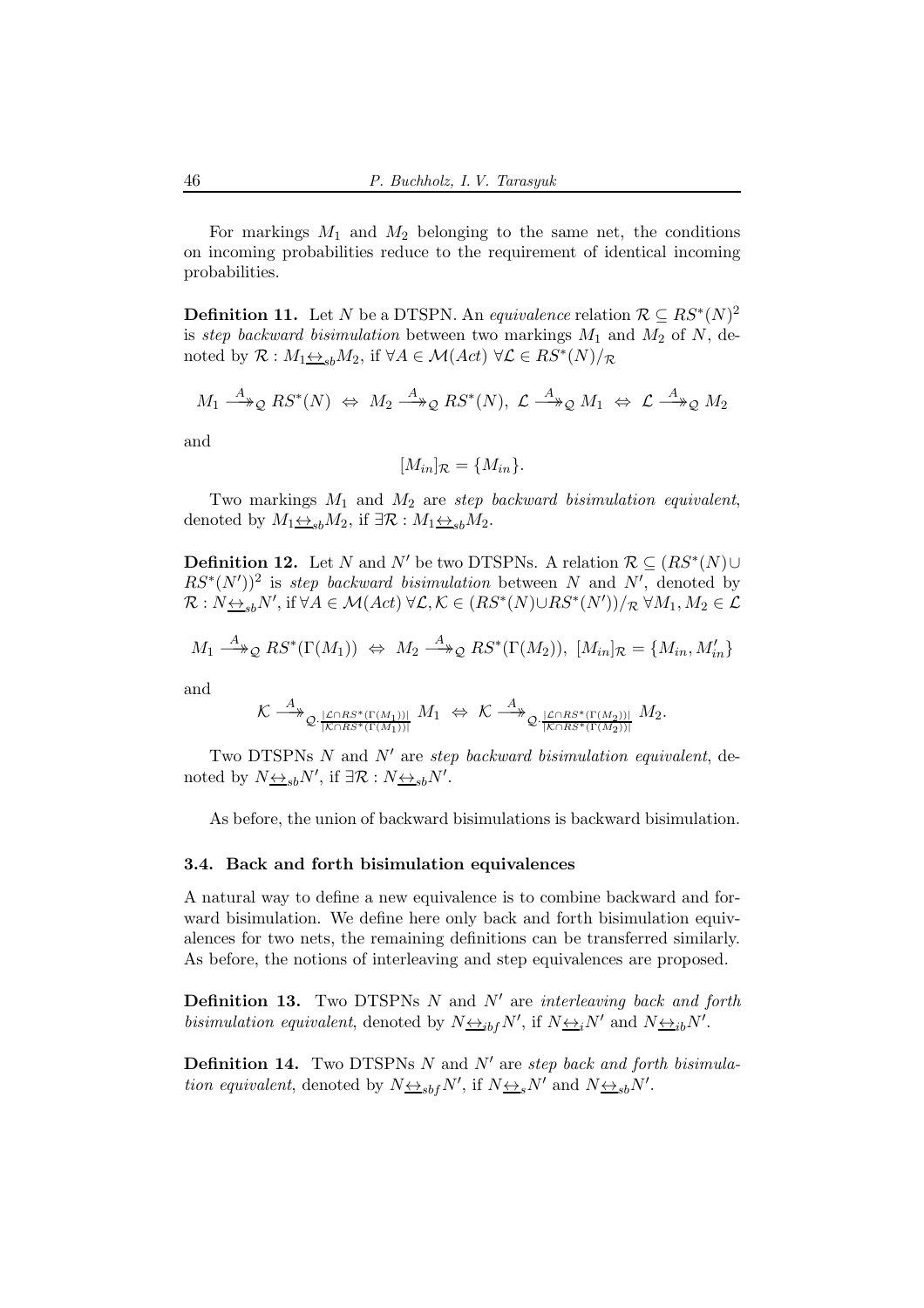## 3.5. Examples of the equivalences

Let us present some examples of equivalence relations.

As we have already seen, one can consider bisimulation between a net and itself, i. e., bisimulation between markings of the net and bisimulation between different nets. Let us first consider equivalence of markings of a single net for the net shown in Figure 1. Markings  $(110)$  and  $(002)$  of N are forward bisimilar, if  $r_{12} = r_{42}$ ,  $r_{13} = r_{43}$  and  $r_{44} = r_{14}$ , which holds by definition of the transition probabilities. If we assume that  $a$  and  $b$  are identical symbols, then (011) and (101) are forward bisimulation equivalent independently of  $\Lambda(t_1)$  and  $\Lambda(t_2)$ , as long as both values are non-zero, which has been assumed when  $RS^*(N)$  has been generated. Observe that this bisimulation is not backward bisimulation.

For bisimulation between different nets we consider the example shown in Figure 3. We assume that conflicting transitions have the same weights and firing probabilities. All nets have a very simple structure without concurrently enabled transitions such that interleaving behavior is identical to the step one.

The following equivalence relations exist between the nets:

$$
N_1 \equiv_s N_2 \equiv_s N_3 \equiv_s N_4 \quad N_1 \leftrightarrow_s N_2 \leftrightarrow_s N_4 \quad N_1 \leftrightarrow_{sb} N_3 \leftrightarrow_{sb} N_4 \quad N_1 \leftrightarrow_{sbf} N_4.
$$

Observe that there is no bisimulation relation between  $N_2$  and  $N_3$ , i. e.,  $N_2 \not\leftrightarrow_i N_3$  and  $N_2 \not\leftrightarrow_i N_3$ .

#### 3.6. Interrelations between equivalences

In this section, we compare the introduced equivalences and obtain the lattice of their interrelations.

**Proposition 1.** Let  $\star \in \{i, s\}$ . For DTSPNs N and N' the following holds:

$$
N_{\frac{\leftrightarrow}{\longrightarrow}}N' \Rightarrow N \equiv_{\star} N'.
$$

Proof. See Appendix I.

In a similar way, we show that backward bisimulation implies trace equivalence.

**Proposition 2.** Let  $\star \in \{i, s\}$ . For DTSPNs N and N' the following holds:

$$
N\underline{\leftrightarrow}_{\star b}N'\ \Rightarrow\ N\equiv_{\star}N'.
$$

Proof. See Appendix II.

 $\Box$ 

 $\Box$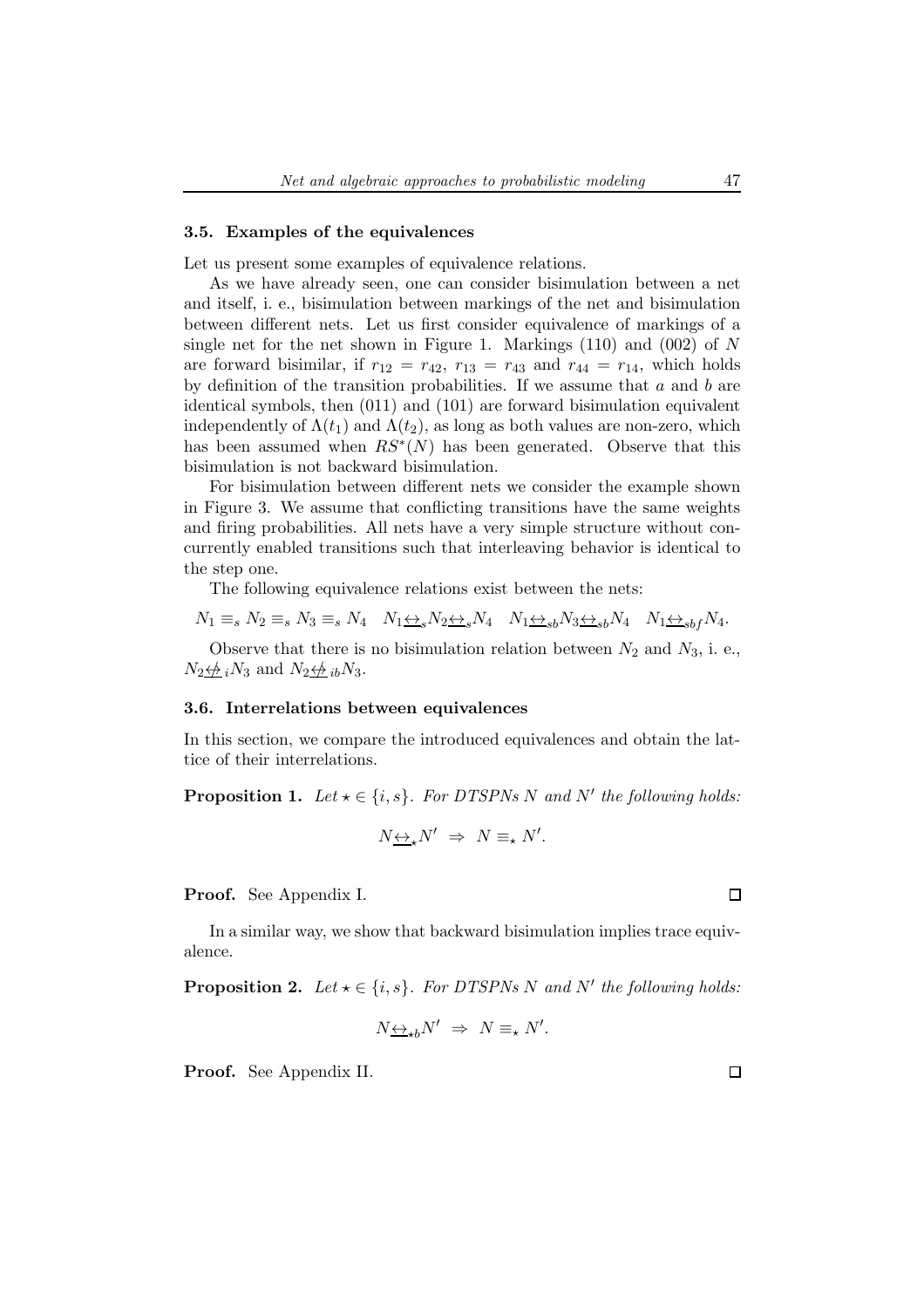

Figure 3. Nets related via different equivalences

The following proposition concerns relations of back and forth bisimulations with the other ones.

**Proposition 3.** Let  $\star \in \{i, s\}$ . For DTSPNs N and N' the following holds:

$$
N\underline{\leftrightarrow}_{\star bf}N'\ \Rightarrow\ N\underline{\leftrightarrow}_{\star}N' \ and \ N\underline{\leftrightarrow}_{\star b}N'.
$$

Proof. The result follows from the definitions of back and forth bisimulations.  $\Box$ 

Thus, we have obtained several important results for our equivalences stating that bisimulation (forward or backward) relations imply trace ones. This helps us to establish interrelations of the introduced equivalence notions.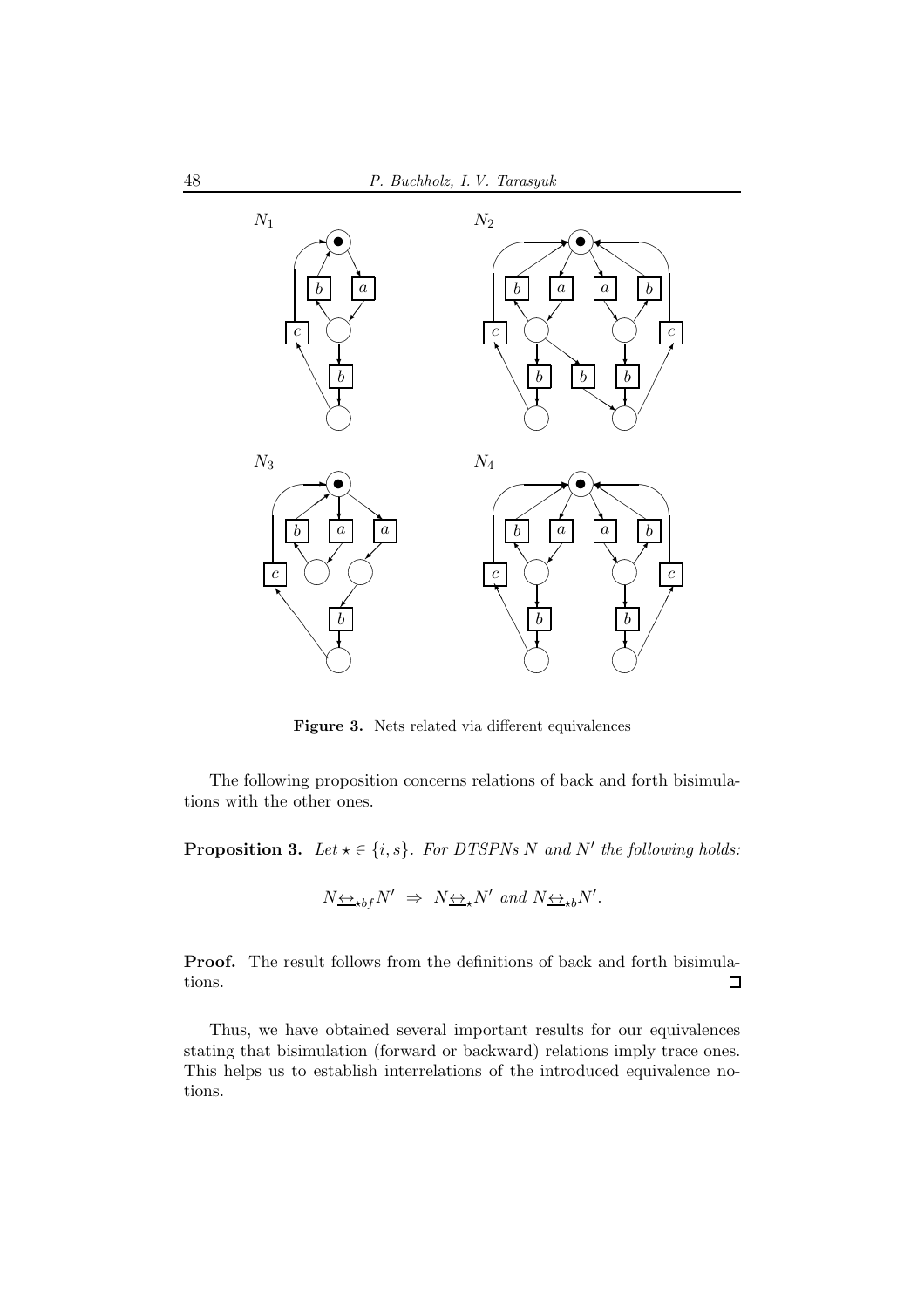

Figure 4. Interrelations between equivalences

**Theorem 1.** Let  $\leftrightarrow$ ,  $\leftrightarrow \in \{\equiv, \leftrightarrow\}$  and  $\star$ ,  $\star \star \in \{i, s, ib, sb, ibf, sbf\}$ . For DTSPNs N and N' the following holds:

 $N \leftrightarrow_{\star} N' \Rightarrow N \leftrightarrow_{\star\star} N'$ 

iff in the graph in Figure 4 there exists a directed path from  $\leftrightarrow_{\star}$  to  $\leftrightarrow_{\star\star}$ .

**Proof.** ( $\Leftarrow$ ) Let us check the validity of implications in the graph in Figure 4.

- The implications  $\leftrightarrow_s \rightarrow \leftrightarrow_i$ ,  $\leftrightarrow \in \{\equiv, \leftrightarrow\}$ , and  $\leftrightarrow_{sb} \rightarrow \leftrightarrow_{ib}$ ,  $\leftrightarrow_{sbf} \rightarrow \leftrightarrow_{ibf}$ , are valid since actions are one-element multisets.
- The implications  $\leftrightarrow_{\star} \Rightarrow \equiv_{\star}, \leftrightarrow_{\star b} \Rightarrow \equiv_{\star}, \star \in \{i, s\}$ , are valid by Proposition 1 and Proposition 2, respectively.
- The implications  $\xrightarrow{\leftrightarrow}_{*bf} \Rightarrow \underline{\leftrightarrow}_{*bf} \Rightarrow \underline{\leftrightarrow}_{*bf} \star \in \{i, s\}$ , are valid by Proposition 3.

 $(\Rightarrow)$  Absence of additional nontrivial arrows in the graph in Figure 4 is proved by the following examples. As in the previous examples, we assume that conflicting transitions have equal weights and probabilities.

- In Figure 5(a),  $N_{\frac{\leftrightarrow}{\pm}if}N'$  but  $N \neq s N'$ , since only in the DTSPN  $N'$ actions  $\boldsymbol{a}$  and  $\boldsymbol{b}$  cannot happen concurrently.
- In Figure 5(b),  $N \equiv_s N'$  but  $N \not\leftrightarrow_i N'$  and  $N \not\leftrightarrow_i N'$ , since only in the DTSPN  $N'$  an action a can happen so that no action b can happen afterwards.
- In Figure 3,  $N_1 \leftrightarrow N_2$  but  $N_1 \leftrightarrow N_2$ , since only in  $N_2$  there is a place with two input transitions labeled by  $b$ . Hence, the probability for a token to go to this place is always more than for that with only one input b-labeled transition.
- In Figure 3,  $N_1 \leftrightarrow_{sb} N_3$  but  $N_1 \not\leftrightarrow_{s} N_3$ , since only in the DTSPN  $N_1$  and action a can happen so that a sequence of actions bc cannot happen just after it.П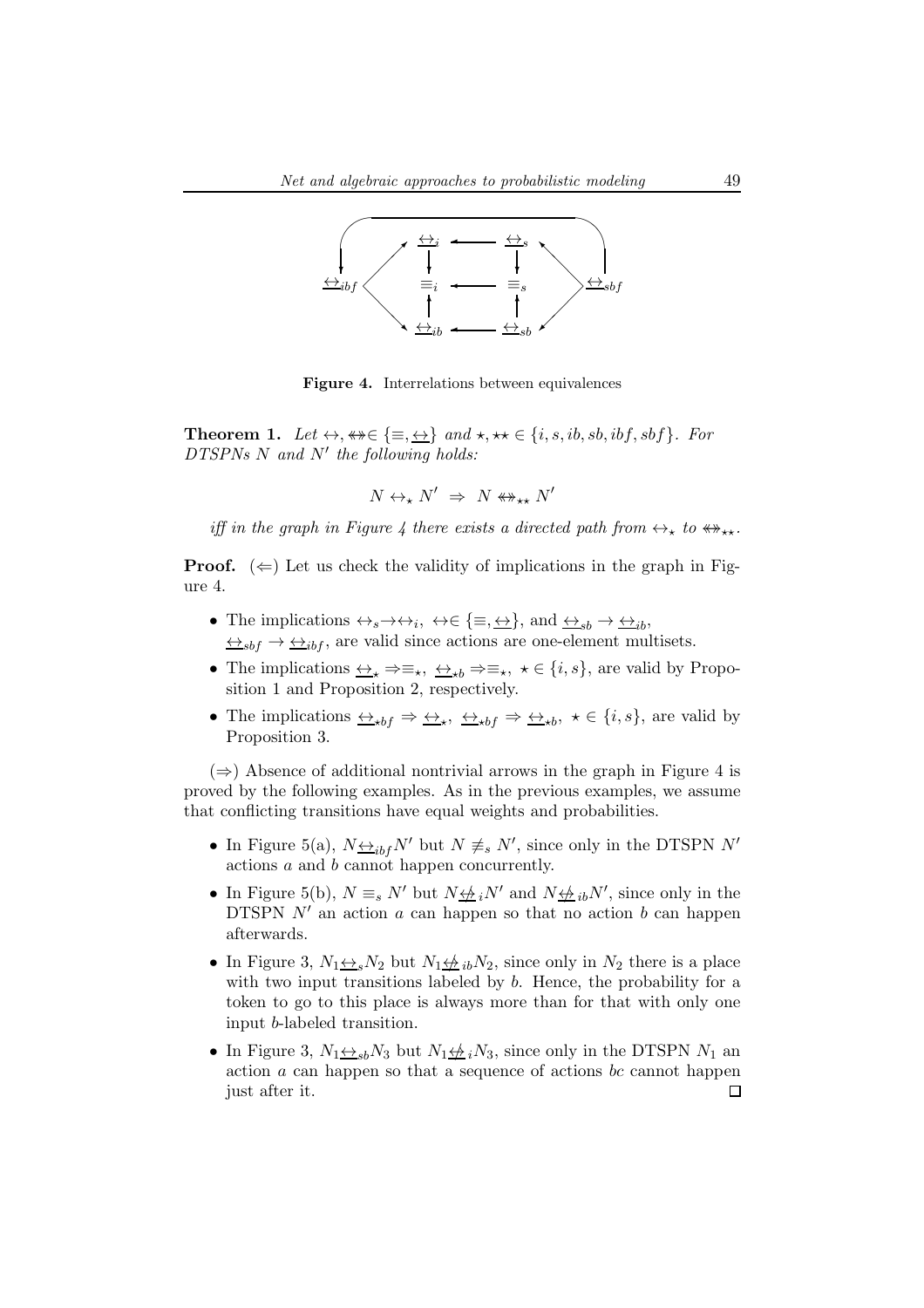

Figure 5. Examples of the equivalences

## 4. Stationary behavior of DTSPNs

A natural observation of the behavior of a dynamic system is the observation of traces starting from the initial marking of the DTSPN. Depending on the chosen viewpoint, steps or only single transitions are observed. Traces have been used to define trace equivalence. Consequently, trace equivalent DTSPNs have the same traces, and since trace equivalence is the weakest relation we have defined, all other equivalences also preserve traces.

An alternative and commonly used viewpoint in stochastic systems is to consider the DTSPN in its steady state. For this behavior we consider only nets with an infinite behavior and assume that the embedded DTMC is irreducible or contains at least only one irreducible subset of markings. The embedded steady state distribution after the observation of a visible event is the unique solution of the set of linear equations

$$
ps^*(M) = \sum_{\widetilde{M} \in RS^*(N)} ps^*(\widetilde{M}) \cdot PS^*[\widetilde{M}, M]
$$

subject to  $\sum_{M \in RS^*(N)} ps^*(M) = 1$ .

Further we consider only step behavior but the results can be easily formulated for interleaving behavior as well. First, extend the notion of step traces by defining a *step trace starting in a marking*  $M \in RS^*(N)$  as  $(\Sigma, \mathcal{P})$ , where  $\Sigma = A_1 \cdots A_n \in Act^*$  and

$$
P = \sum_{\{M_1, ..., M_n | M \stackrel{A_1}{\longrightarrow}_{\mathcal{P}_1} M_1 \stackrel{A_2}{\longrightarrow}_{\mathcal{P}_2} ... \stackrel{A_n}{\longrightarrow}_{\mathcal{P}_n} M_n\}} \prod_{i=1}^n \mathcal{P}_i
$$

.

Thus, in the definition of  $StepTrace(N)$  we replace  $M_{in}$  by M. Let  $StepTrace(N, M)$  be the set of all step traces of DTSPN N starting in a marking M.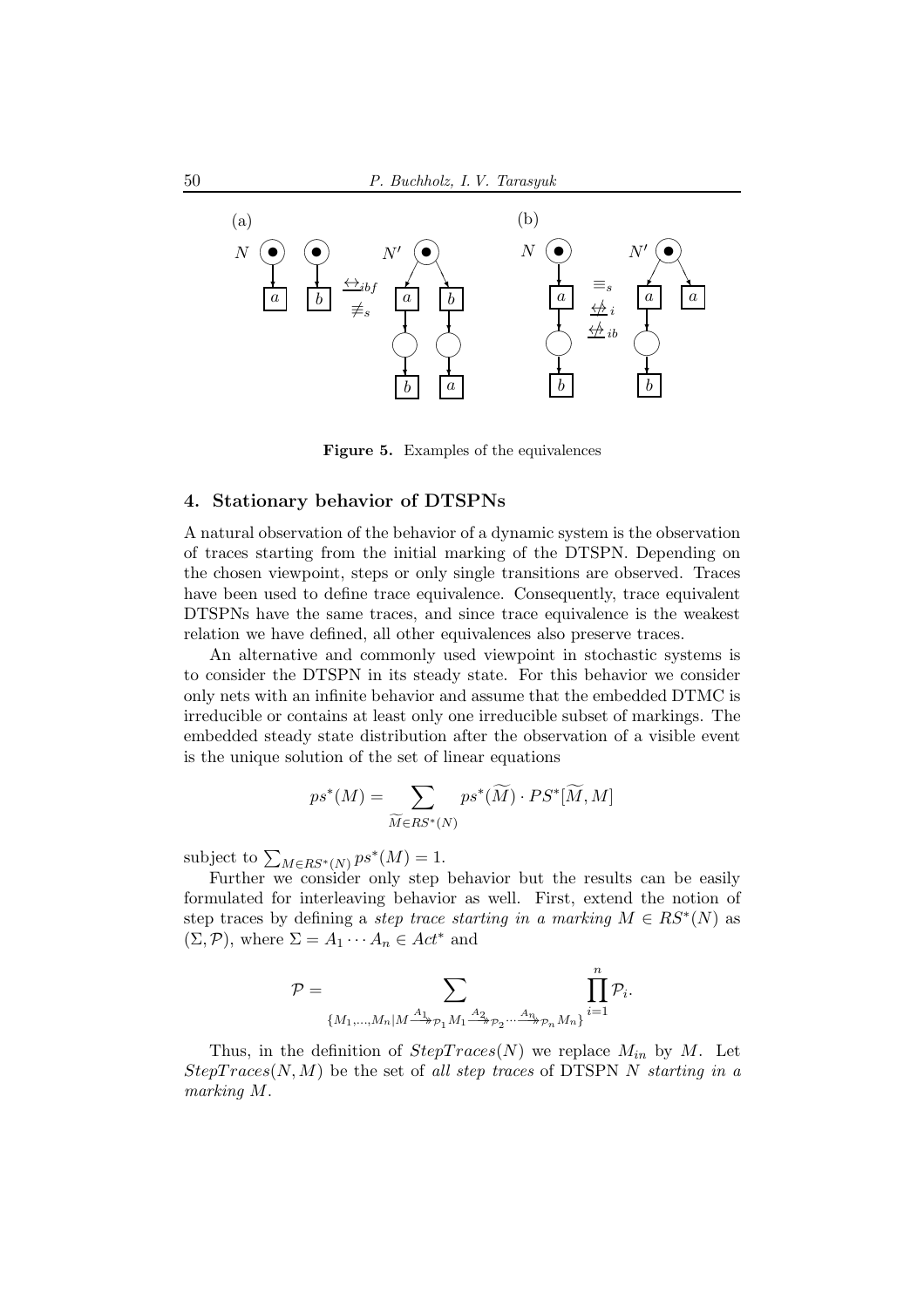**Definition 15.** A step trace in steady state is a triple  $(M, \Sigma, ps^*(M) \cdot \mathcal{P})$ s.t.  $M \in RS^*(N)$  and  $(\Sigma, \mathcal{P}) \in StepTrace(N, M)$ . The set of all step traces in steady state is denoted by  $StepTracesSS(N)$ .

Now we show that forward or backward bisimulation equivalent nets have the same steady state traces, whereas trace equivalence does not preserve steady state traces.

#### Proposition 4.

1. Let N and N′ be two forward bisimulation equivalent DTSPNs, then  $\forall \mathcal{L} \in (RS^*(N) \cup RS^*(N'))/\mathcal{R}$ 

$$
\sum_{M \in \mathcal{L} \cap RS^*(N)} ps^*(M) = \sum_{M' \in \mathcal{L} \cap RS^*(N')} ps^*(M').
$$

2. Let N and N′ be two backward bisimulation equivalent DTSPNs, then  $\forall \mathcal{L} \in (RS^*(N) \cup RS^*(N'))/\mathcal{R}$ 

$$
\sum_{M\in\mathcal{L}\cap RS^*(N)}ps^*(M)=\sum_{M'\in\mathcal{L}\cap RS^*(N')}ps^*(M');
$$

 $\forall M, \overline{M} \in \mathcal{L} \cap RS^*(N), \ \forall M', \overline{M'} \in \mathcal{L} \cap RS^*(N')$ 

$$
ps^*(M) = ps^*(\widetilde{M})
$$
 and  $ps^*(M') = ps^*(\widetilde{M}')$ .

**Proof.** The proof is an extension of the corresponding results for the continuous time case [3, 4].  $\Box$ 

**Theorem 2.** Let  $N$  and  $N'$  be backward or forward bisimulation equivalent DTSPNs, then

$$
StepTracesSS(N) = StepTracesSS(N').
$$

Proof. See Appendix III.

The implication stated in the previous theorem cannot be reversed, since for step trace equivalent nets N and N', we may have  $StepTracesSS(N) \neq$  $Step TracesSS(N')$ . This can be seen from the two nets shown in Figure 6. For the net  $N$ , the probability of being in one of both possible markings is  $1/2$ . Consequently, a trace starts with a with probability  $1/2$ . For the net N′ , the probability of being in one of the three possible markings after

 $\Box$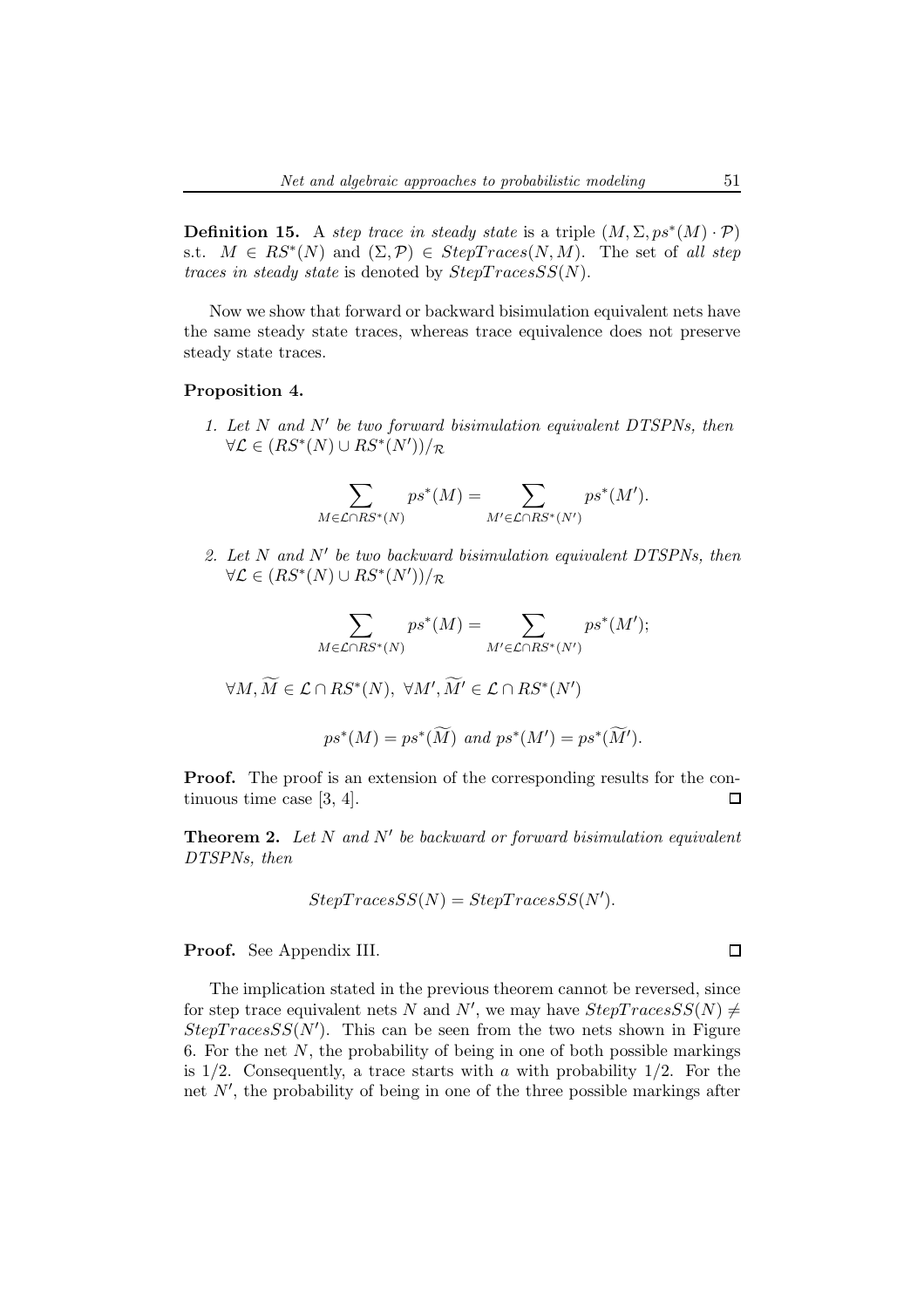

Figure 6. Two step trace equivalent nets with  $StepTraceSS(N) \neq StepTraceSS(N')$ 

observation of a transition equals 1/3. Consequently, the probability of observing a trace starting with a equals 1/3.

One should note that the stationary distribution is defined here according to the embedded distribution after observing a step of visible transitions. This distribution differs from the stationary distribution of the net at an arbitrary time. The latter behavior has to be analyzed on  $RS(N)$  instead of  $RS^*(N)$  and is not preserved by any of the proposed equivalences even if we restrict the observation to visible transitions.

## 5. Stochastic process algebra  $StAFP_0$

In  $[8, 16]$ , an Algebra of Finite nondeterministic parallel Processes  $AFP_0$  was proposed. Its formulas specify Acyclic nets (ANs). We propose a stochastic extension of this calculus, Stochastic Algebra of Finite Processes  $StAFP_0$ describing Stochastic A-nets (SANs), i. e., ANs with transition probabilities.

### 5.1. Syntax

An *activity* is a pair  $(a, \omega)$ , where  $a \in Act$  is the action label and  $\omega \in (0, 1]$ is the probability of action  $a$ . Let  $AP$  be the set of all activities.

Activities are combined into formulas by the following operations: concurrency  $\parallel$ , precedence ; and alternative  $\bigtriangledown$ .

**Definition 16.** Let  $(a, \omega) \in AP$ . A formula of  $StAFP_0$  is defined as follows:

$$
E ::= (a, \omega) | E || E | E; E | E \nabla E.
$$

**StAFP**<sup>0</sup> denotes the set of all formulas of  $StAFP_0$ .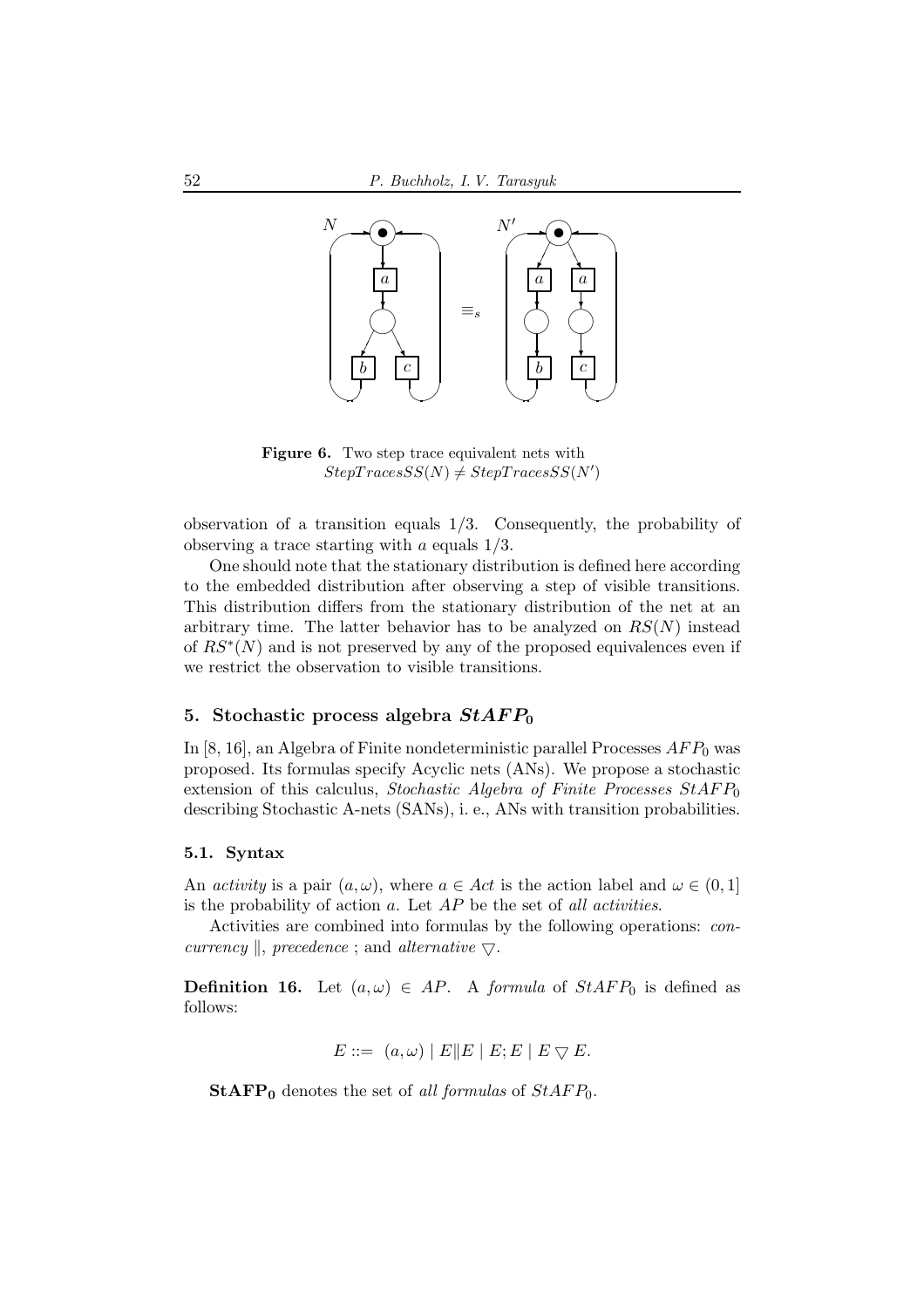

Figure 7. An atomic net

## 5.2. Semantics

Let N be a DTSPN. Then °N = { $p \in P \mid \forall t \in T$  W $(t, p) = \emptyset$ } is the set of *initial* places of N and  $N^{\circ} = \{p \in P \mid \forall t \in T \ W(p, t) = \emptyset\}$  is the set of final places of N.

As we will see, formulas of  $StAFP_0$  specify a subclass of DTSPNs with equal transition weights (e.g., all weights are equal to 1) and the initial marking coinciding with the set of initial places. In addition, the underlying Petri nets are ANs. This means that nets are strictly labeled by actions from Act (there are no invisible transitions) and all transitions have different labels. We call this subclass Stochastic A-nets (SANs).

In the specification of SANs, we will omit the transition weight function, since  $\Lambda = 1$ , and the initial marking, since  $M_{in} = \gamma N$ . Due to strict labeling of ANs, for SANs we can suppose  $T \subseteq Act$ , and thus we can omit labeling function, since  $L = id_T$ . Hence, a SAN can be specified by a quadruple  $N = (P, T, W, \Omega).$ 

Now we introduce a mapping  $Net$  from  $StAFP<sub>0</sub>$  to SANs.

Let  $(a, \omega) \in AP$ . An atomic net  $Net(a, \omega)$  consists of a transition with label a and probability  $\omega$  having one initial and one final place connected with the transition by ordinary arcs. The initial place contains one token. Thus,  $Net(a, \omega) = (P, T, W, \Omega)$ , where

- $P = {\overline{a}, \underline{a}};$
- $T = \{a\}$ ;
- $W = \{(\bar{a}, a), (a, \underline{a})\};$
- $\Omega = \{(a, \omega)\}.$

An example of atomic net is presented in Figure 7.

To define the mapping Net for composed formulas, we need some additional notions.

First, for a SAN  $N = (P, T, W, \Omega)$ , we propose a *forming* operation ⊗ over two sets of its places  $Q, R \subseteq P$ :

$$
R \otimes Q = \{ r \cup q \mid r \in R, q \in Q \}.
$$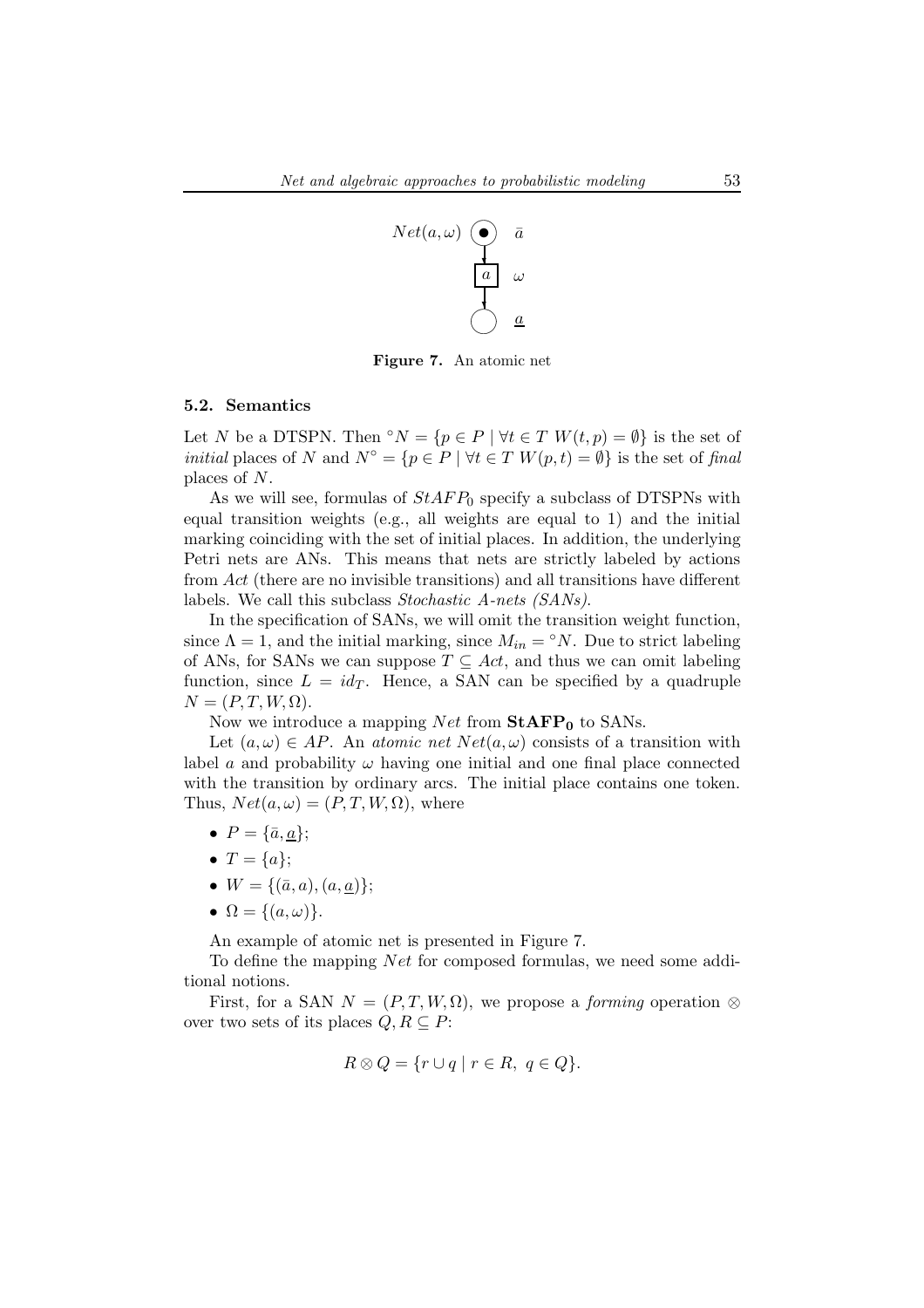The merging operation  $\mu$  over a SAN  $N = (P, T, W, \Omega)$  merges two sets of its places  $Q, R \subseteq P$ :

$$
\mu(N, R, Q) = (\widetilde{P}, T, \widetilde{W}, \Omega),
$$

where

\n- \n
$$
\widetilde{P} = P \setminus (R \cup Q) \cup (R \otimes Q);
$$
\n
\n- \n
$$
\widetilde{W}(p) = \begin{cases} W(p), & p \in \widetilde{P} \setminus (R \otimes Q); \\ W(r) \cup W(q), & p = (r \cup q) \in R \otimes Q, \ r \in R, \ q \in Q. \end{cases}
$$
\n
\n

Let  $N = (P, T, W, \Omega)$  and  $N' = (P', T', W', \Omega')$  be two SANs. We define net operations as follows.

**Concurrency**  $N||N' = (P \cup P', T \cup T', W \cup W', \Omega)$ , where

$$
\widetilde{\Omega}(a) = \begin{cases} \Omega(a), & a \in T \setminus T'; \\ \Omega'(a), & a \in T' \setminus T; \\ \Omega(a) \cdot \Omega'(a), & a \in T \cap T'. \end{cases}
$$

Precedence  $N; N' = \mu(N||N', N^{\circ}, \degree N').$ Alternative  $N \nabla N' = \mu(\mu(N|| N', \degree N, \degree N'), N^\circ, N'^\circ).$ 

As one can see, by concurrent composition we synchronize processes containing the same actions. In this case, the probabilities of actions to be merged are multiplied.

We suppose that SANs  $N$  and  $N'$  combined by net operations; and  $\nabla$  do not contain equally named transitions. In the case of formulas, we suppose that  $P$  and  $P'$  combined by corresponding formula operations; and  $\triangledown$  contain no identical actions. In any case, it is always possible to rename the actions and recover the names after applying the operations.

Let  $E, F \in \text{StAFP}_0$ . We define the mapping Net as follows:

- 1.  $Net(E||F) = Net(E)||Net(F);$
- 2.  $Net(E; F) = Net(E); Net(F);$
- 3.  $Net(E \bigtriangledown F) = Net(E) \bigtriangledown Net(F).$

Now we can define an equivalence based on net representation of algebraic formulas.

**Definition 17.** Two formulas  $E, E' \in \text{StAFP}_0$  are net equivalent in  $StAFP_0$ , denoted by  $E =_{net} E'$ , if  $Net(E) \simeq Net(E')$ , where  $\simeq$  is a net isomorphism, i. e., a coincidence of nets up to renaming their places and transitions.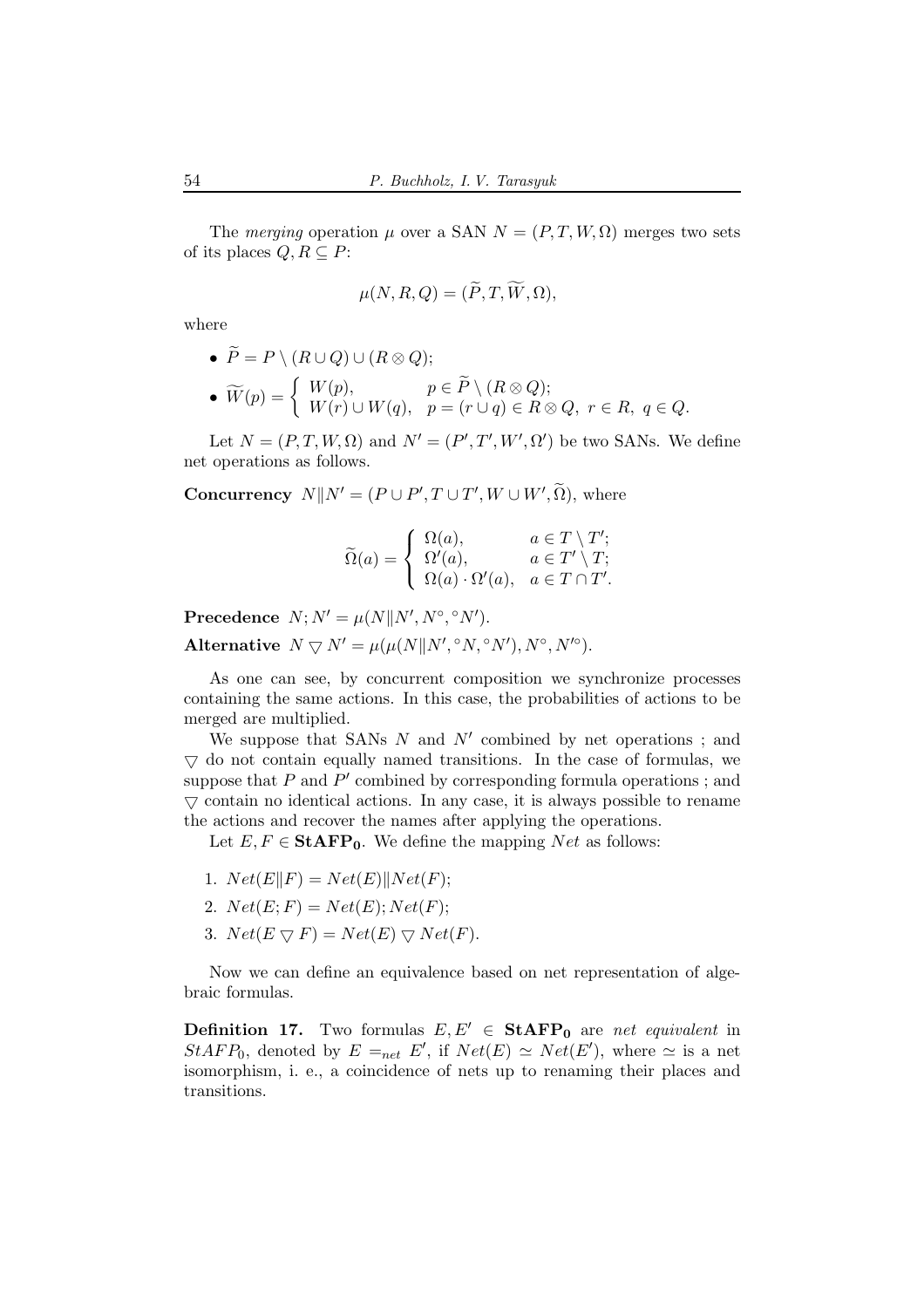| 1. Associativity                                                                            | 3. Distributivity                                                                                      |
|---------------------------------------------------------------------------------------------|--------------------------------------------------------------------------------------------------------|
| 1.1 $E  (F  G) = (E  F)  G$                                                                 | 3.1 $E: (F  G) = (E_1; F)  (E_2; G),$                                                                  |
| 1.2 $E$ ; $(F; G) = (E; F); G$                                                              | $\Phi_E{=}\Phi_{E_1}{=}\Phi_{E_2},\ \Omega_E{=}\Omega_{E_1}{\cdot}\Omega_{E_2}$                        |
| 1.3 $E \bigtriangledown (F \bigtriangledown G) = (E \bigtriangledown F) \bigtriangledown G$ | 3.2 $(E  F); G = (E; G_1)  (F; G_2),$                                                                  |
| 2. Commutativity                                                                            | $\Phi_G{=}\Phi_{G_1}{=}\Phi_{G_2},\ \Omega_G{=}\Omega_{G_1}{\cdot}\Omega_{G_2}$                        |
| 2.1 $E  F = F  E$                                                                           | 3.3 $E \bigtriangledown (F  G) = (E_1 \bigtriangledown F)  (E_2 \bigtriangledown G),$                  |
| 2.2 $E \bigtriangledown F = F \bigtriangledown E$                                           | $\Phi_E{=}\Phi_{E_1}{=}\Phi_{E_2},\ \Omega_E{=}\Omega_{E_1}{\cdot}\Omega_{E_2}$                        |
|                                                                                             | 4. Probability                                                                                         |
|                                                                                             | 4.1 $E = E_1    E_2, \ \Phi_E = \Phi_{E_1} = \Phi_{E_2}, \ \Omega_E = \Omega_{E_1} \cdot \Omega_{E_2}$ |

**Table 1.** The axiom system  $\Theta_{net}$ 

## 5.3. Axiomatization

Let  $E \in \text{StAFP}_0$ . We can easily extract from E the formula  $\Phi_E \in \text{AFP}_0$ specifying the non-stochastic process. For this, we replace each activity  $(a, \omega)$  contained in E by the action a. We call  $\Phi_E$  the *structure* of E.

We also define an *action probability function*  $\Omega_E$  from the set of actions contained in activities of E to the probability interval  $(0, 1]$ . Let  $(a, \omega_1), \ldots$ ,  $(a, \omega_n)$  are all activities of E with action a. Then  $\Omega_E(a) = \omega_1 \cdots \omega_n$ . This naturally corresponds to the idea that probabilities of synchronized actions are multiplied.

Now, in accordance with equivalence  $=_{net}$ , the axiom system  $\Theta_{net}$  can be introduced. It is represented in Table 1, where  $a \in Act$  and  $E, F, G \in$  $StAFP<sub>0</sub>$ .

It is easy to check that the axiom system  $\Theta_{net}$  is sound w.r.t. the equivalence  $=_{net}$ .

A formula  $E \in \text{StAFP}_0$  is a *totally stratified* one iff it has the form  $E = E_1 || \cdots || E_n$ , where  $n \geq 0$  and each  $E_i$   $(1 \leq i \leq n)$  is a primitive formula, i. e., does not contain the concurrency operation  $\|$ .

**Theorem 3.** Any formula  $E \in \text{StAFP}_0$  can be transformed (with the use of  $\Theta_{net}$ ) into an equivalent (via  $=_{net}$ ) totally stratified one.

**Proof.** Similar to that from [8], since we have no difficulties with probabilities.  $\Box$ 

Thus, we can always find components  $E_1, \ldots E_n$  of a formula E corresponding to concurrently composed subnets. In this case,  $E = E_1 || \cdots || E_n$ and  $\Phi_E = \Phi_{E_1} || \cdots || \Phi_{E_n}, \ \Omega_E = \Omega_{E_1} \cdots \Omega_{E_n}.$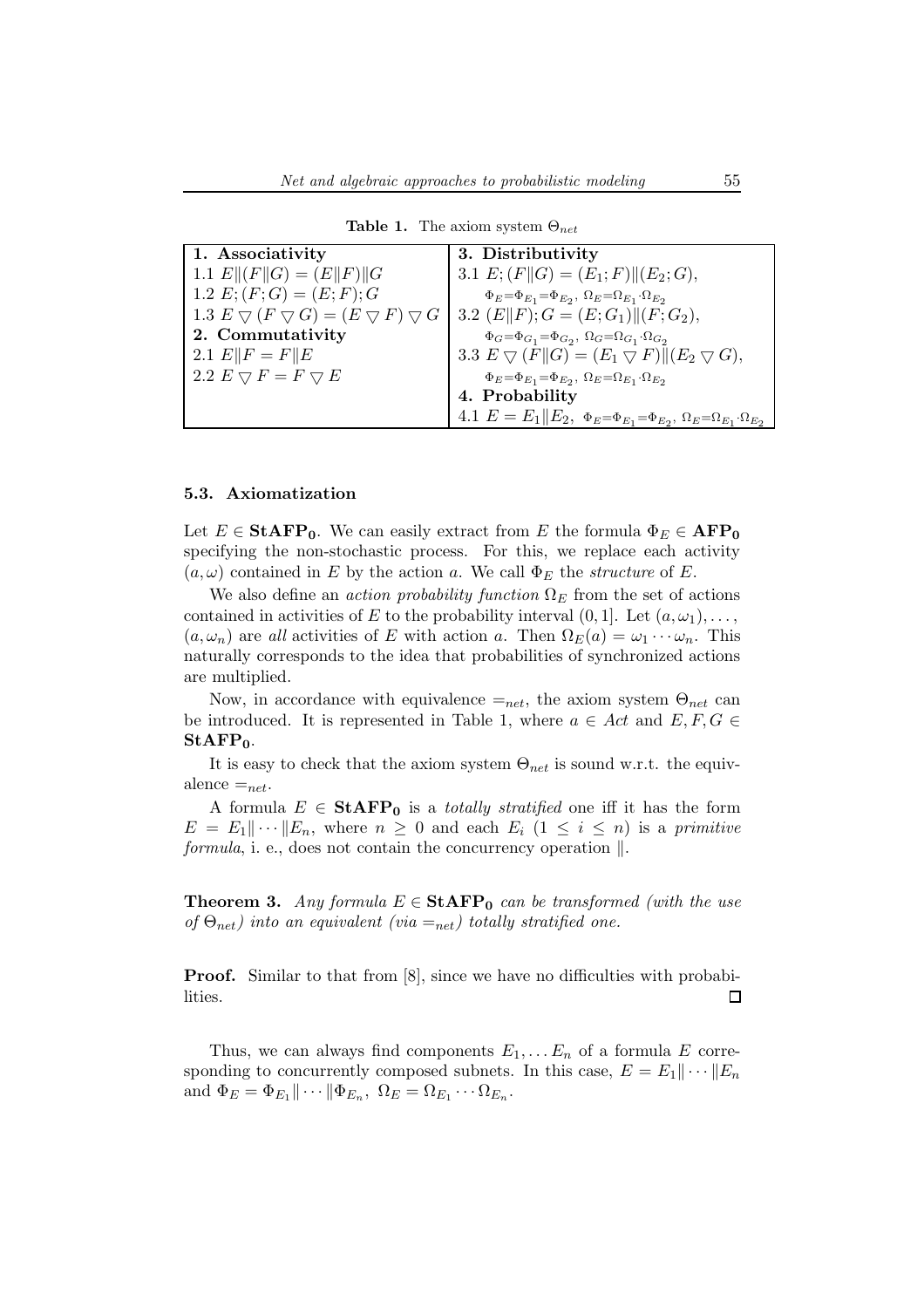## 6. Conclusion

In this paper, we have introduced a new class of Stochastic Petri Nets with labeled transitions and a step semantics for transition firing. For this class of nets, we have proposed several equivalence relations and shown that these equivalences preserve interesting aspects of the system behavior. Equivalence relations can be used to compare different systems and to compute a minimal equivalent representation [4] for a given system. The latter aspect is especially interesting for bisimulation equivalences, for which efficient algorithms have been developed to compute the largest bisimulation for a given net. By representing each equivalence class of this relation by a single marking, we obtain a minimal representation at the state transition level. As a result of comparing the equivalences according to the differentiating power, we obtained a lattice of implications. Thus, we provided a new variant of Stochastic Petri Nets with step semantics, and this naturally corresponds to non-interleaving character of the model. In addition, we have demonstrated application of the equivalences to comparing the stationary behavior of DTSPNs. We have also proposed Stochastic Algebra of Finite Processes  $StAFP_0$  for specification of Stochastic A-nets (SANs). We have presented a sound axiomatization of the net equivalence (an isomorphism of net representations of formulas). These results can be considered as the main contribution of the paper.

A possible continuation of this work can be an attempt to define other bisimulation equivalences in the interleaving and step semantics. For example, branching bisimulation [23] can be considered, as well as the variants of back-forth equivalences defined in [21, 22]. For these equivalences we cannot use observable state graphs, since we may need information of the lower level. For example, to define branching relations, we should respect occurrences of invisible transitions and states where they conflict with the others. Thus, we cannot just abstract of invisible transitions from the very beginning. To propose the notions of back-forth bisimulations, we need information about the path of events which came to the present state. Hence, it is not enough even to consider paths of transitions which led from the initial marking to the present one, since the same transitions can happen concurrently or sequentially producing the same marking (in non-safe nets). In such a case, we should have something like processes for stochastic nets and collect events belonging to the paths of such processes.

We may also define true concurrent equivalences for stochastic nets, such as the partial word or pomset equivalences [23, 26]. Step semantics proposed in this paper can be considered as the first attempt to investigate true concurrent semantics for stochastic nets.

We could also enrich our algebraic specifications with ability to describe infinite processes such as the recursion operation. But for this purpose our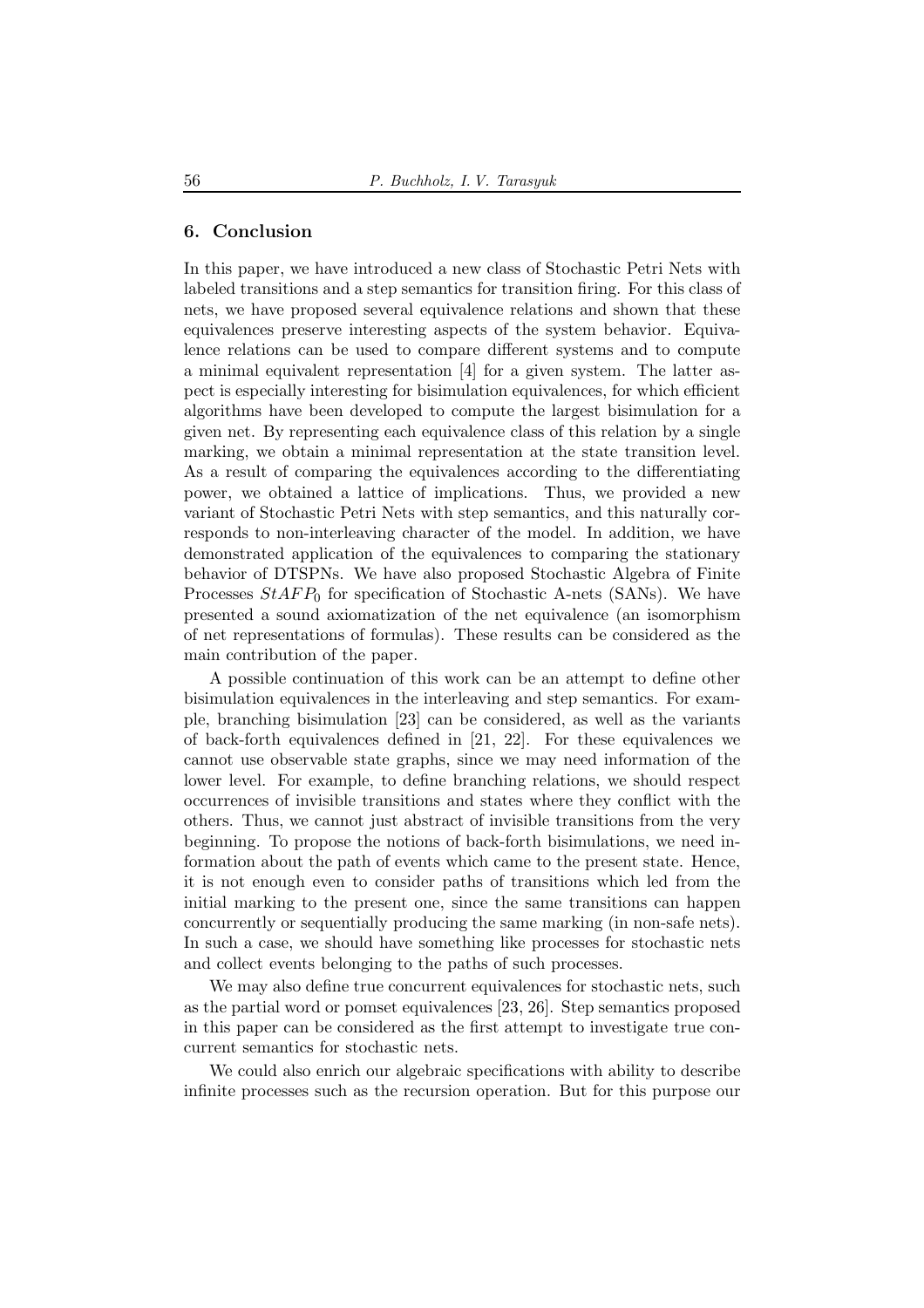calculus is too restrictive because of synchronization by names. This means that an action cannot depend on equally named one, which is essential for recursion. A possible decision is to use more flexible calculus to be enriched with stochastic features. We consider Petri Box Calculus (PBC) [2] to be the most appropriate candidate.

## References

- [1] Ajmone-Marsan M., Balbo G., Conte G. A class of generalized stochastic Petri nets for performance evaluation of multiprocessor systems // ACM Transactions on Computer Systems. — 1984. — Vol. 2, No. 2. — P. 93–122.
- [2] Best E., Devillers R., Hall J. G. The box calculus: a new causal algebra with multi-label communication // Lect. Notes Comput. Sci. — 1992. — Vol. 609. — P. 21–69.
- [3] Buchholz P. Markovian process algebra: composition and equivalence // Proc.  $2^{nd}$  Work. on Process Algebras and Performance Modelling.  $-$  Arbeitsberichte des IMMD. — 1994. — Vol. 27. — P. 11–30.
- [4] Buchholz P. A notion of equivalence for stochastic Petri nets // Lect. Notes Comput. Sci. — 1995. — Vol. 935. — P. 161–180.
- [5] Buchholz P. Iterative decomposition and aggregation of labelled GSPNs // Lect. Notes Comput. Sci. — 1998. — Vol. 1420. — P. 226–245.
- [6] Buchholz P. Exact performance equivalence an equivalence relation for stochastic automata // Theor. Comput. Sci.  $-$  1999.  $-$  Vol. 215, No. 1/2.  $-$ P. 263–287.
- [7] Chiola G., Ajmone-Marsan M., Balbo G., Conte G. Generalized stochastic Petri nets: a definition at the net level and its implications // IEEE Transactions on Software Engineering.  $-1993.$   $-$  Vol 19, No. 2.  $-$  P. 89–107.
- [8] Cherkasova L. A. Posets with Non-Actions: A Model for Concurrent Nondeterministic Processes. — Sankt Augustin, 1989. — (Arbeitspapiere der GMD / GMD; No. 403).
- [9] Christoff I. Testing equivalence and fully abstract models of probabilistic processes // Lect. Notes Comput. Sci. — 1990. — Vol. 458. — P. 128–140.
- [10] Cleaveland R., Parrow J., Steffen B. The concurrency workbench: a semantics based tool for the verification of concurrent systems // ACM Transactions on Programming Languages and Systems. — 1993. — Vol. 15, No. 1. — P. 36–72.
- [11] Florin G., Natkin S. Les reseaux de Petri stochastiques // Technique et Science Informatique.  $-1985.$   $-$  Vol. 4, No. 1.
- [12] van Glabbeek R. J., Smolka S., Steffen B., Tofts C. Reactive, generative and stratified models for probabilistic processes // LICS'90, Proc. of the 5th Annual IEEE Symp. on Logic in Comput. Sci., Philadelphia. — IEEE Comp. Soc. Press,  $1990. - P. 130-141.$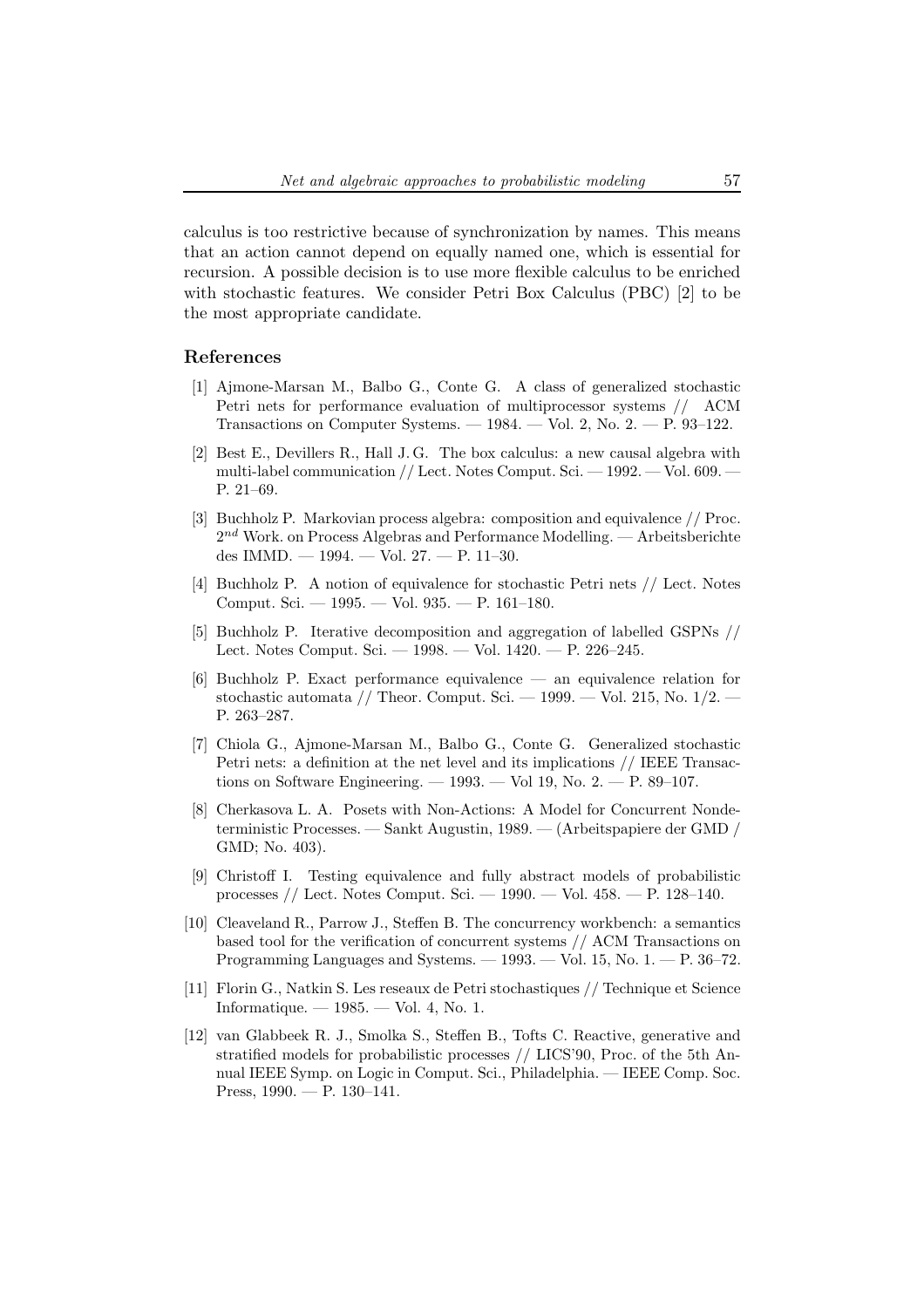- [13] Hermanns H., Rettelbach M. Syntax, semantics, equivalences and axioms for MTIPP  $//$  Proc.  $2^{nd}$  Work. on Process Algebras and Performance Modelling. — Arbeitsberichte des IMMD, 1994. — Vol. 27.
- [14] Hillston J. A Compositional Approach for Performance Modelling: Ph.D. thesis. — University of Edinburgh, Dep. of Comput. Sci., 1994.
- [15] Jou C. C., Smolka S. Equivalences, congruences and complete axiomatizations for probabilistic processes // Lect. Notes Comput. Sci. — 1990. — Vol. 458. — P. 367–383.
- [16] Kotov V. E., Cherkasova L. A. On structural properties of generalized processes // Lect. Notes Comput. Sci. — 1985. — Vol. 188. — P. 288–306.
- [17] Kemeny J. G., Snell J. L. Finite Markov Chains. Springer, 1976.
- [18] Larsen K., Skou A. Bisimulation through probabilistic testing // Information and Computation. — 1991. — Vol. 94. — P. 1–28.
- [19] Molloy M. Performance analysis using stochastic Petri nets // IEEE Transactions on Software Engineering. — 1982. — Vol. 31, No. 9. — P. 913–917.
- [20] Molloy M. Discrete time stochastic Petri nets // IEEE Transactions on Software Engineering. — 1985. — Vol. 11, No. 4. — P. 417–423.
- [21] De Nicola R., Montanari U., Vaandrager F. W. Back and forth bisimulations // Proc. CONCUR'90. — Lect. Notes Comput. Sci. — 1990. — Vol. 458. — P. 152–165.
- [22] Pinchinat S. Bisimulations for the Semantics of Reactive Systems: Ph.D. Thesis. — Institut National Politechnique de Grenoble, January 1993 (in French).
- [23] Pomello L., Rozenberg G., Simone C. A survey of equivalence relations for net based systems // Proc. Advances in Petri Nets 1992. — Lect. Notes Comput. Sci. — 1992. — Vol. 609. —P. 410–472.
- [24] Stewart W. J. Introduction to the Numerical Solution of Markov Chains. Princeton University Press, 1994.
- [25] Tarasyuk I. V. Place bisimulation equivalences for design of concurrent and sequential systems  $//$  Electronic Notes in Theor. Comput. Sci.  $-$  1998.  $-$ Vol.  $18. - 16$  p.
- [26] Vogler W. Modular construction and partial order semantics of Petri nets // Lect. Notes Comput. Sci. — 1992. — Vol. 625.
- [27] Zijal R., Ciardo G., Hommel G. Discrete deterministic and stochastic Petri nets // MMB'97, Aktuelle Probleme der Informatik. — VDE Verlag, 1997. — Band 1.
- [28] Zijal R., German R. A new approach to discrete time stochastic Petri nets // Lect. Notes in Control and Information Sci. — 1994. — Vol. 199. —P. 198–204.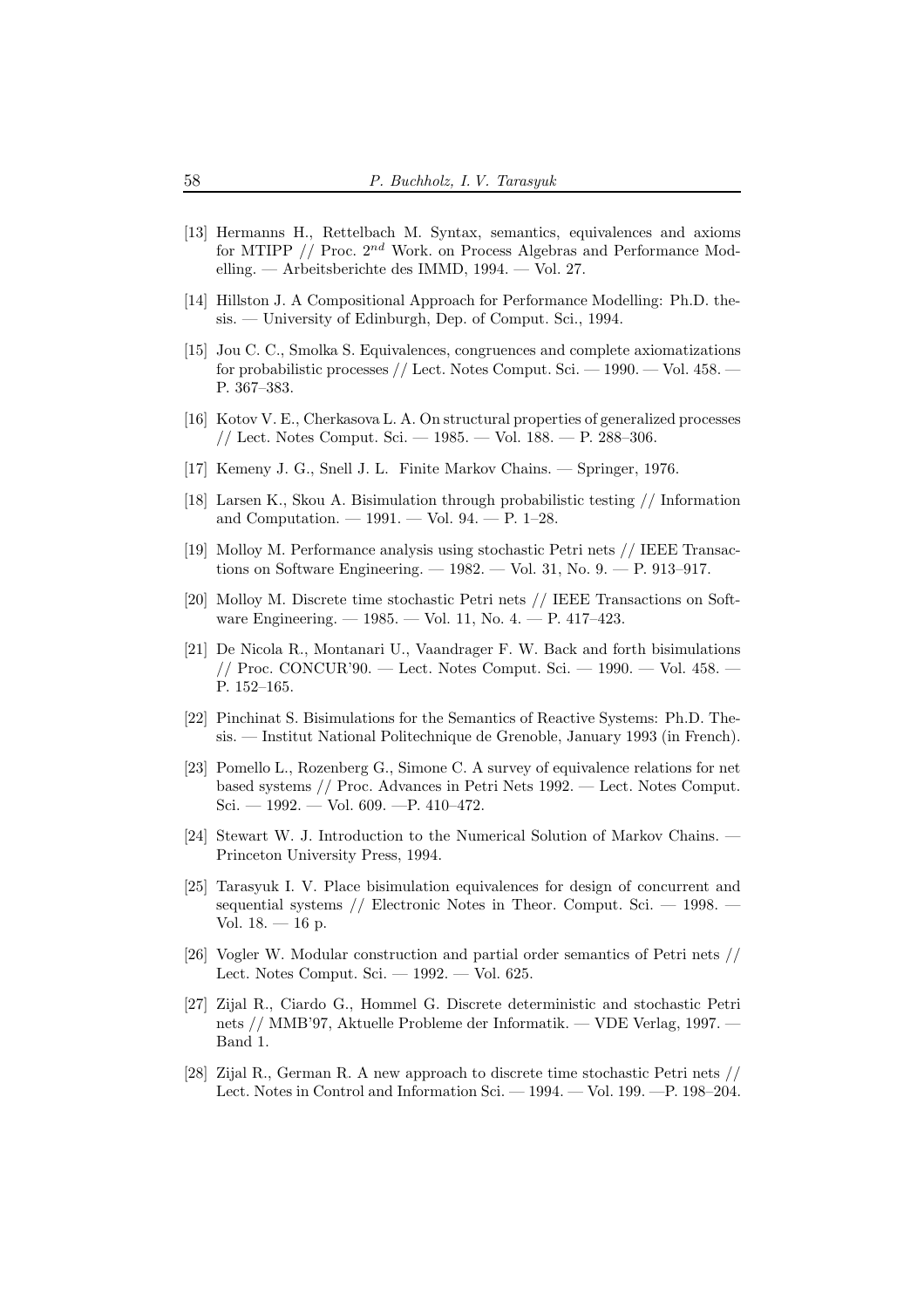# Part I Proof of Proposition 1

It is enough to prove it for  $\star = s$ , since  $\star = i$  is a particular case of the previous one with one-element multisets of actions.

Let  $\mathcal{R}: N \leftrightarrow_{\epsilon} N'$  and  $(M_1, M_2) \in \mathcal{R}$ . By the definition of step bisimulation, we have  $\forall A \in \mathcal{M}(Act) \ \forall \mathcal{L} \in (RS^*(N) \cup RS^*(N'))/\mathcal{R}$ 

$$
M_1 \stackrel{A}{\longrightarrow}_\mathcal{Q} \widetilde{\mathcal{L}} \Leftrightarrow M_2 \stackrel{A}{\longrightarrow}_\mathcal{Q} \widetilde{\mathcal{L}}.
$$

Let  $\mathcal{L} = [M_1]_{\mathcal{R}} = [M_2]_{\mathcal{R}}$ . Then we can rewrite the above identity as

$$
\mathcal{L} \stackrel{A}{\longrightarrow}_{\mathcal{Q}} \widetilde{\mathcal{L}},
$$

since for all markings from the equivalence class  $\mathcal L$  their probabilities of moving into  $\mathcal L$  as a result of occurrence of the multiset of actions A coincide (they are equal to  $\mathcal{Q}$ ).

Let  $(A_1 \cdots A_n, \mathcal{P}) \in StepTrace(N)$ . Taking into account the previous identity and  $\mathcal{R}: N \rightarrow S N'$ , we have

$$
M_{in} \xrightarrow{A_1} \mathcal{Q}_1 \mathcal{L}_1 \xrightarrow{A_2} \mathcal{Q}_2 \cdots \xrightarrow{A_n} \mathcal{Q}_n \mathcal{L}_n \Leftrightarrow M'_{in} \xrightarrow{A_1} \mathcal{Q}_1 \mathcal{L}_1 \xrightarrow{A_2} \mathcal{Q}_2 \cdots \xrightarrow{A_n} \mathcal{Q}_n \mathcal{L}_n.
$$

Let us also note that, starting from markings of  $N(N')$  to some set of markings  $\mathcal{L} \subseteq (RS^*(N) \cup RS^*(N'))$ , we can reach only markings of the same net, since observable state graphs of two nets do not communicate.

Now we intend to show that the sum of probabilities of all paths going through markings from  $\mathcal{L}_1, \ldots, \mathcal{L}_n$  coincides with the product of  $\mathcal{Q}_1, \ldots, \mathcal{Q}_n$ , which is essentially the probability of the path going through  $\mathcal{L}_1, \ldots, \mathcal{L}_n$  in  $RG^*(N)/_{\mathcal{R}}$ .

**Lemma 1.** For DTSPN N and all  $n$   $(1 \le n \le |RG^*(N)/_{\mathcal{R}}|)$  the following holds:

$$
\sum_{\{M_1 \in \mathcal{L}_1, \dots, M_n \in \mathcal{L}_n | M_{in} \stackrel{A_1}{\longrightarrow} p_1 M_1 \stackrel{A_2}{\longrightarrow} p_2 \dots \stackrel{A_n}{\longrightarrow} p_n M_n\}} \prod_{i=1}^n \mathcal{P}_i = \prod_{i=1}^n \mathcal{Q}_i.
$$

**Proof.** We will prove it by induction on  $n$ .

•  $n = 1$ . We should prove that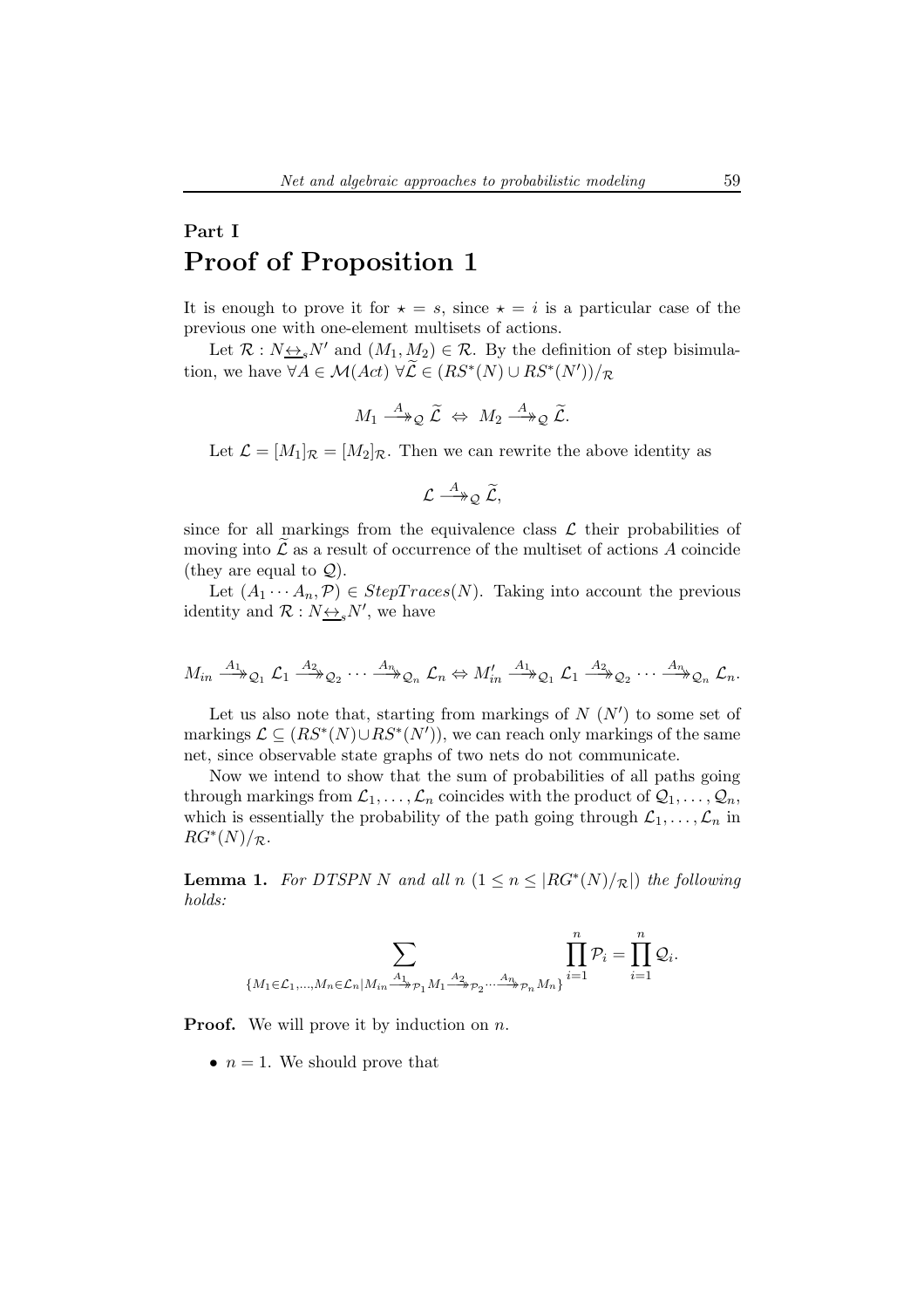$$
\sum_{\{M_1 \in \mathcal{L}_1 | M_{in} \stackrel{A_1}{\longrightarrow} \mathcal{P}_1 M_1\}} \mathcal{P}_1 = \mathcal{Q}_1.
$$

This follows from the definition of the transition relation between markings and sets of markings.

•  $n \to n+1$ . By induction hypothesis, we have the following equality:

$$
\sum_{\{M_1\in \mathcal{L}_1,\ldots,M_n\in \mathcal{L}_n | M_{in}\xrightarrow{A_1}_{\mathcal{P}_1} M_1\xrightarrow{A_2}_{\mathcal{P}_2} \cdots \xrightarrow{A_n}_{\mathcal{P}_n} M_n\}} \prod_{i=1}^n \mathcal{P}_i = \prod_{i=1}^n \mathcal{Q}_i.
$$

In addition, we have

$$
\sum_{\{M_{n+1}\in \mathcal{L}_{n+1}|M_n\stackrel{A_{n+1}}{\to} p_{n+1}M_{n+1}\}}\mathcal{P}_{n+1}=\mathcal{Q}_{n+1},
$$

again by the definition of the transition relation between markings and sets of markings. Let us note that the above sum does not depend on particular  $M_n \in \mathcal{L}_n$ , i. e., it is the same for all paths of  $SG^*(N)$ starting at  $M_{in}$  and going through  $\mathcal{L}_1, \ldots, \mathcal{L}_n$ .

As a result of multiplying the left and the right part of the two above equalities, we obtain

$$
\left(\sum_{\{M_1 \in \mathcal{L}_1, \dots, M_n \in \mathcal{L}_n | M_{in} \xrightarrow{A_1} p_1 M_1 \xrightarrow{A_2} p_2 \dots \xrightarrow{A_n} p_n M_n\}} \prod_{i=1}^n \mathcal{P}_i\right) \cdot \left(\sum_{M_{n+1} \in \mathcal{L}_{n+1} | M_n \xrightarrow{A_{n+1}} p_{n+1} M_{n+1}} \mathcal{P}_{n+1} = \left(\prod_{i=1}^n \mathcal{Q}_i\right) \cdot \mathcal{Q}_{n+1}.
$$

By distributivity and with the use of the above note on independence of the sum of current probabilities from the concrete marking  $M_n$ , we conclude that

$$
\sum_{\{M_1\in \mathcal{L}_1,\ldots,M_{n+1}\in \mathcal{L}_{n+1}|M_{in}\xrightarrow{A_1} p_1 M_1\xrightarrow{A_2} p_2\cdots \xrightarrow{A_{n+1}} p_{n+1}M_{n+1}\}}\prod_{i=1}^{n+1}\mathcal{P}_i=\prod_{i=1}^{n+1}\mathcal{Q}_i.
$$

This ends the proof of the lemma.

 $\Box$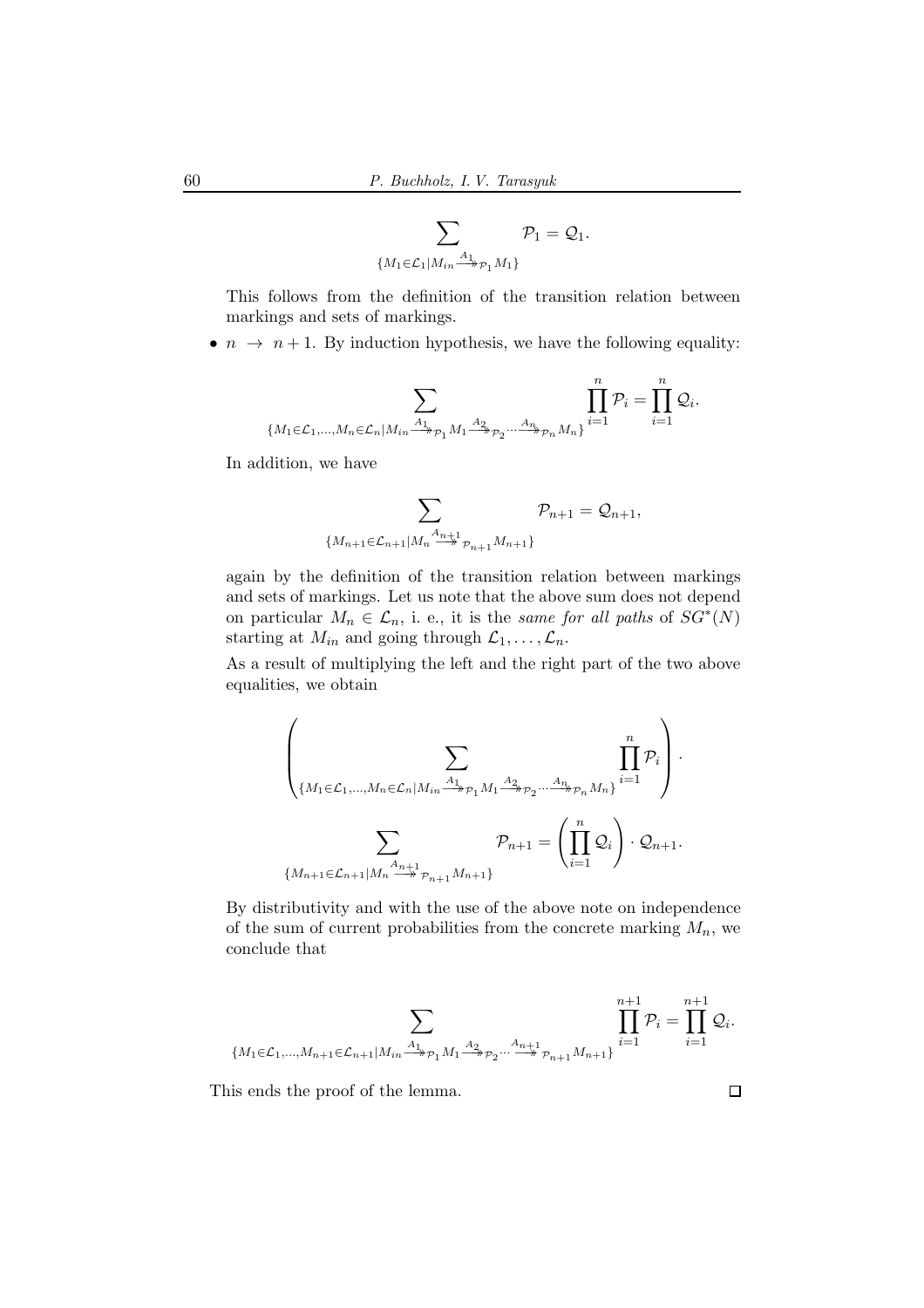Let us note that the result of this lemma can also be applied to  $N'$ . Now we only need to note that summation over all equivalence classes is the same as summation over all markings, i. e.,

$$
\sum_{\{M_1,\ldots,M_n|M_{in}\xrightarrow{A_1}\rho_1M_1\xrightarrow{A_2}\rho_2\ldots\xrightarrow{A_n}\rho_nM_n\}}\prod_{i=1}^n\mathcal{P}_i=\\ \sum_{\{\mathcal{L}_1,\ldots,\mathcal{L}_n|M_{in}\xrightarrow{A_1}\rho_2,\mathcal{L}_1\xrightarrow{A_2}\rho_2\ldots\xrightarrow{A_n}\rho_n\mathcal{L}_n\}}\prod_{i=1}^n\mathcal{Q}_i=\\ \sum_{\{\mathcal{L}_1,\ldots,\mathcal{L}_n|M'_{in}\xrightarrow{A_1}\rho_1\mathcal{L}_1\xrightarrow{A_2}\rho_2\ldots\xrightarrow{A_n}\rho_n\mathcal{L}_n\}}\prod_{i=1}^n\mathcal{Q}_i=\\ \sum_{\{M'_1,\ldots,M'_n|M'_{in}\xrightarrow{A_1}\rho'_1M'_1\xrightarrow{A_2}\rho'_2\ldots\xrightarrow{A_n}\rho'_nM'_n\}}\prod_{i=1}^n\mathcal{P}'_i.
$$

Hence,  $(A_1 \cdots A_n, \mathcal{P}) \in StepTrace(N')$ , and we obtain  $StepTrace(N)$  $\subseteq StepTrace(N')$ . The reverse inclusion is proved by symmetry.  $\Box$ 

## Part II Proof of Proposition 2

As before, it is enough to prove that  $StepTrace(N) \subseteq StepTrace(N')$ .

Let  $\mathcal{R}: N_{\frac{\leftrightarrow}{\leq}b}N'$ . We prove the inclusion by induction on the length of traces.

•  $n = 1$ . Since the initial markings are the only markings in their equivalence class, we have  $\forall A \in \mathcal{M}(Act) \ \forall \mathcal{L} \in RS^*(N)/\mathcal{R}$ 

$$
M_{in} \stackrel{A}{\longrightarrow}_{\mathcal{Q}} \mathcal{L} \Leftrightarrow M'_{in} \stackrel{A}{\longrightarrow}_{\mathcal{Q}} \mathcal{L}.
$$

However, in this case  $Q$  is exactly the probability of observing  $A$  in the first step or the probability of the trace A. Furthermore, let  $ps^*[A, M]$ be the probability of being at the marking M after observing A from  $M_{in}$ . Then  $\forall \mathcal{L} \in RS^*(N)/_{\mathcal{R}}$  the following relation holds (see [6]):

$$
ps^*[A, \mathcal{L} \cap RS^*(N)] = \sum_{M \in \mathcal{L} \cap RS^*(N)} ps^*[A, M] =
$$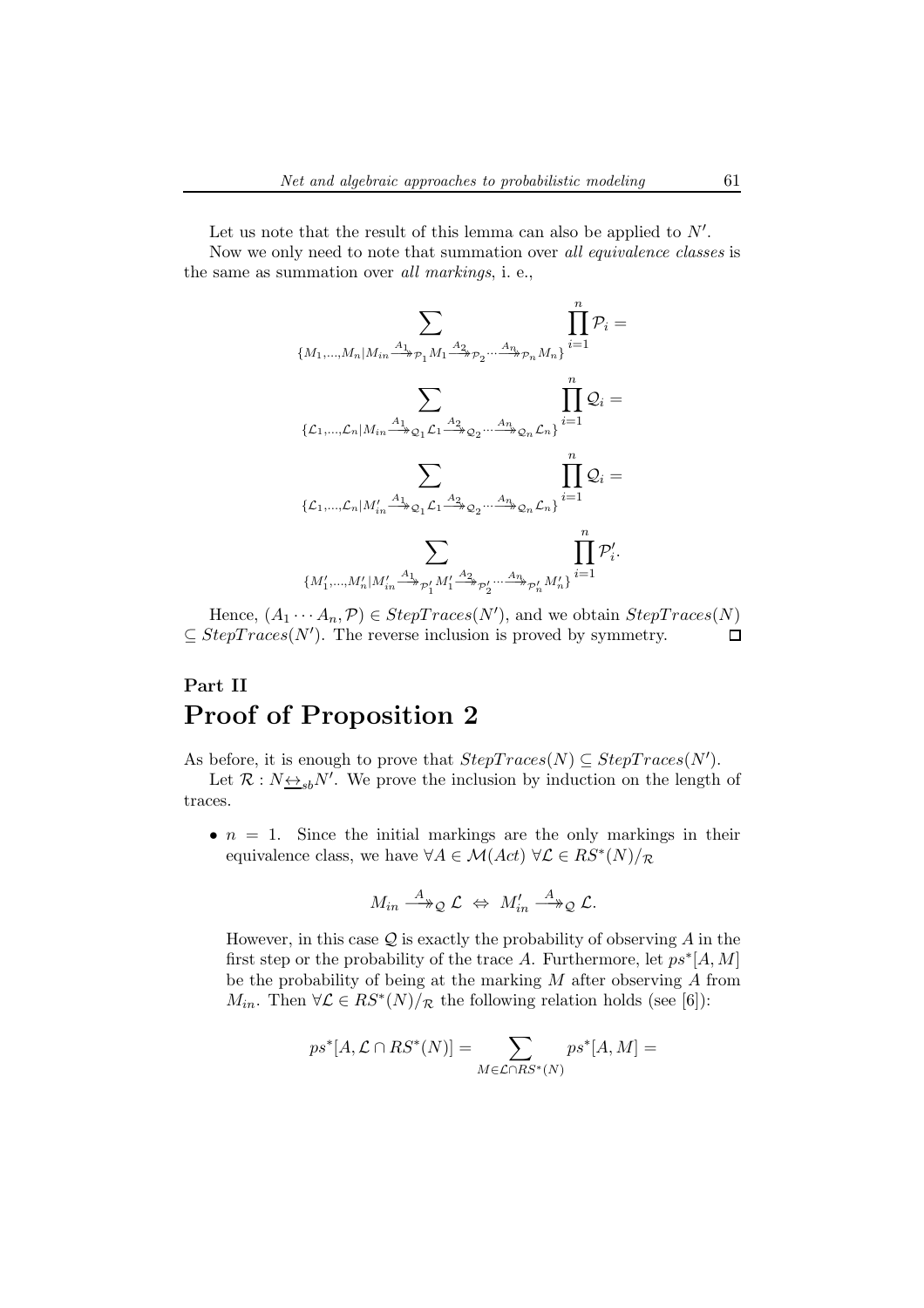$$
\sum_{M' \in \mathcal{L} \cap RS^*(N')} ps^*[A, M'] = ps^*[A, \mathcal{L} \cap RS^*(N')].
$$

In addition,  $ps^*[A, M_1] = ps^*[A, M_2]$  for  $M_1, M_2 \in \mathcal{L} \cap RS^*(N)$  and  $ps^*[A, M_1'] = ps^*[A, M_2']$  for  $M_1', M_2' \in \mathcal{L} \cap RS^*(N')$ . So, the equalities hold for any two markings of the same net such that they are from the same equivalence class.

Consequently, we have  $ps^*[A, M] = ps^*[A, \mathcal{L}]/[\mathcal{L} \cap RS^*(N)]$  for  $M \in$  $RS^*(N)$  and  $ps^*[A, M'] = ps^*[A, \mathcal{L}] / |\mathcal{L} \cap RS^*(N')|$  for  $M' \in RS^*(N')$ .

•  $n \to n+1$ . Assume that the above relations are proved for all traces of length n. Let  $A_1 \cdots A_n$  be the trace of length n and let  $A_{n+1}$  be the multiset of actions observed in the step  $n + 1$ . The probability of observing  $A_{n+1}$  in N equals

$$
\sum_{M \in RS^*(N)} ps^*[A_1 \cdots A_n, M] \cdot \sum_{\widetilde{M} \in RS^*(N)} PS^*[A_{n+1}, M, \widetilde{M}].
$$

Due to equality of probabilities in an equivalence class, this probability can be rewritten as

$$
\sum_{\mathcal{L},\mathcal{K}} \frac{ps^*[A_1\cdots A_n,\mathcal{L}\cap RS^*(N)]PS^*[A_{n+1},\mathcal{L}\cap RS^*(N),\mathcal{K}\cap RS^*(N)]}{|\mathcal{L}\cap RS^*(N)|},
$$

where the summation ranges over all  $\mathcal{L}, \mathcal{K} \in (RS^*(N) \cup RS^*(N'))/R$ . By definition, this is equal to

$$
\sum_{\mathcal{L},\mathcal{K}} \frac{ps^*[A_1 \cdots A_n, \mathcal{L} \cap RS^*(N')]PS^*[A_{n+1}, \mathcal{L} \cap RS^*(N'), \mathcal{K} \cap RS^*(N')]}{|\mathcal{L} \cap RS^*(N')|}
$$

,

·

which is the probability of observing  $A_{n+1}$  in N'. The probabilities of being in  $M \in \mathcal{K} \in RS^*(N)/_{\mathcal{R}}$  after observing  $A_{n+1}$  are computed as

$$
ps^*[A_1 \cdots A_n, M] = \sum_{\mathcal{L}} \frac{ps^*[A_1 \cdots A_n, \mathcal{L} \cap RS^*(N)]}{|\mathcal{L} \cap RS^*(N)|}
$$

$$
\frac{PS^*[A_{n+1}, \mathcal{L} \cap RS^*(N), \mathcal{K} \cap RS^*(N)]}{|\mathcal{K} \cap RS^*(N)|},
$$

which is the same for all  $M \in \mathcal{K} \in RS^*(N)/_{\mathcal{R}}$ . Since the above relation holds both for  $N$  and  $N'$ , it is easy to show that also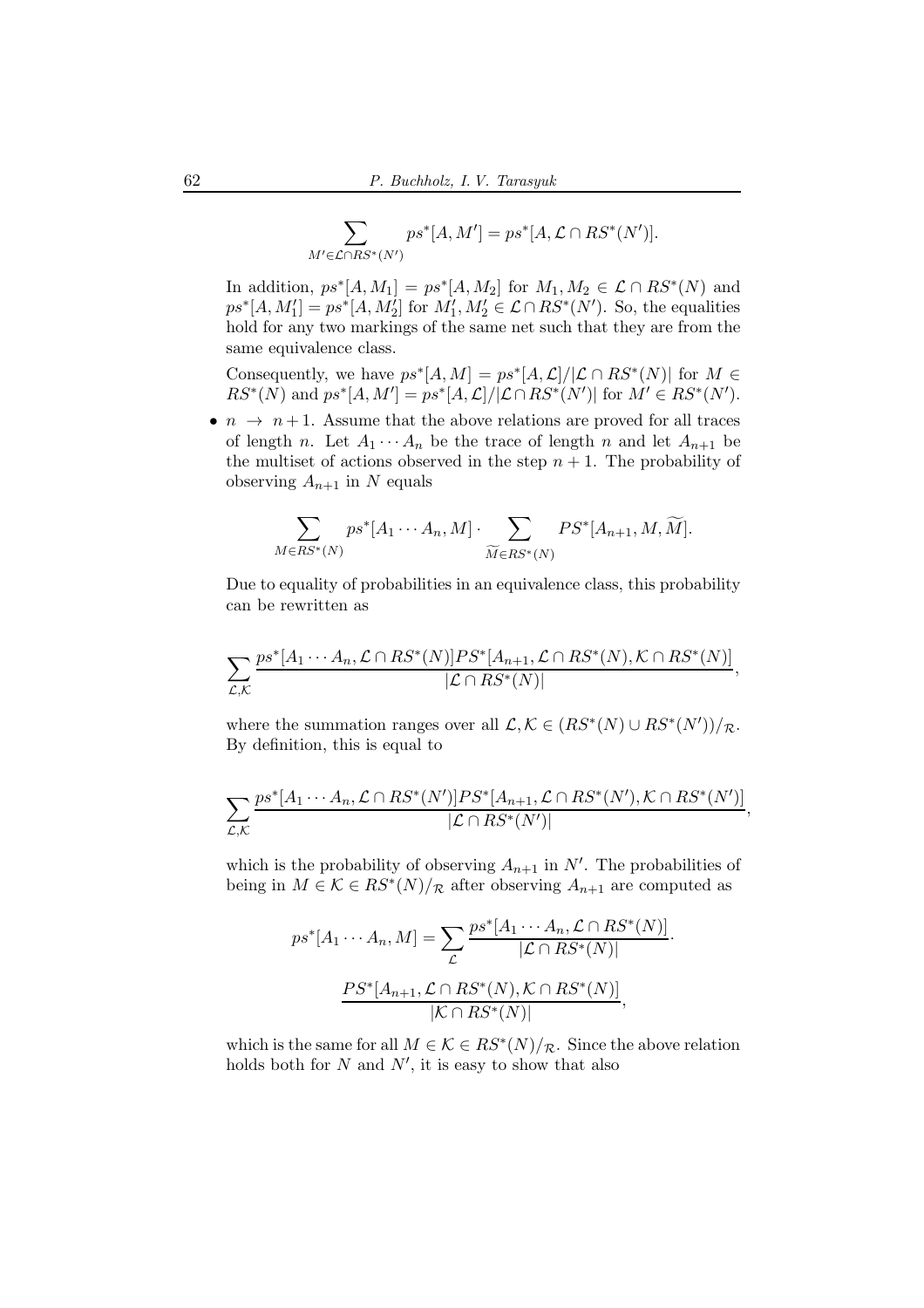$$
ps^*[A_1 \cdots A_n, \mathcal{L} \cap RS^*(N)] = ps^*[A_1 \cdots A_n, \mathcal{L} \cap RS^*(N')]
$$

holds for all  $\mathcal{L} \in (RS^*(N) \cup RS^*(N'))/\mathcal{R}$ , which completes the induction step.  $\Box$ 

# Part III Proof of Theorem 2

We prove the theorem for backward bisimulation equivalence by induction on the length  $n$  of a trace. The proof for forward bisimulation equivalence is similar.

•  $n = 1$ . The following relations hold for the probability of observing  $A_1$  in the steady state:

$$
\sum_{\mathcal{L}} \sum_{\mathcal{K}} \sum_{M \in \mathcal{L} \cap RS^*(N)} ps^*(M) \sum_{\widetilde{M} \in \mathcal{K} \cap RS^*(N)} PS^*[A_1, M, \widetilde{M}] =
$$
  

$$
\sum_{\mathcal{L}} ps^*(\mathcal{L}) \sum_{\mathcal{K}} PS^*[A_1, \mathcal{L}, \mathcal{K}] =
$$

$$
\sum_{\mathcal{L}} \sum_{\mathcal{K}} \sum_{M' \in \mathcal{L} \cap RS^*(N')} ps^*(M') \sum_{\widetilde{M}' \in \mathcal{K} \cap RS^*(N')} PS^*[A_1, M', \widetilde{M}'], \text{ where }
$$

$$
PS^*[A, \mathcal{L}, \mathcal{K}] = \sum_{M \in \mathcal{L} \cap RS^*(N)} \sum_{\widetilde{M} \in \mathcal{K} \cap RS^*(N)} PS^*[A, M, \widetilde{M}] =
$$

$$
\sum_{M'\in\mathcal{L}\cap RS^*(N')}\sum_{\widetilde{M}'\in\mathcal{K}\cap RS^*(N')}PS^*[A,M',\widetilde{M}'].
$$

•  $n \to n + 1$ . The proof for  $n = 1$  is based on equal probabilities of the equivalence classes and equal probabilities of states inside the equivalence classes. Thus, we only have to prove that the identity holds after observing an arbitrary step. Together with the proof for  $n = 1$ , this proves the required identity of traces. Both equalities hold after observing a step  $A$  if they hold before observing the step, since we have